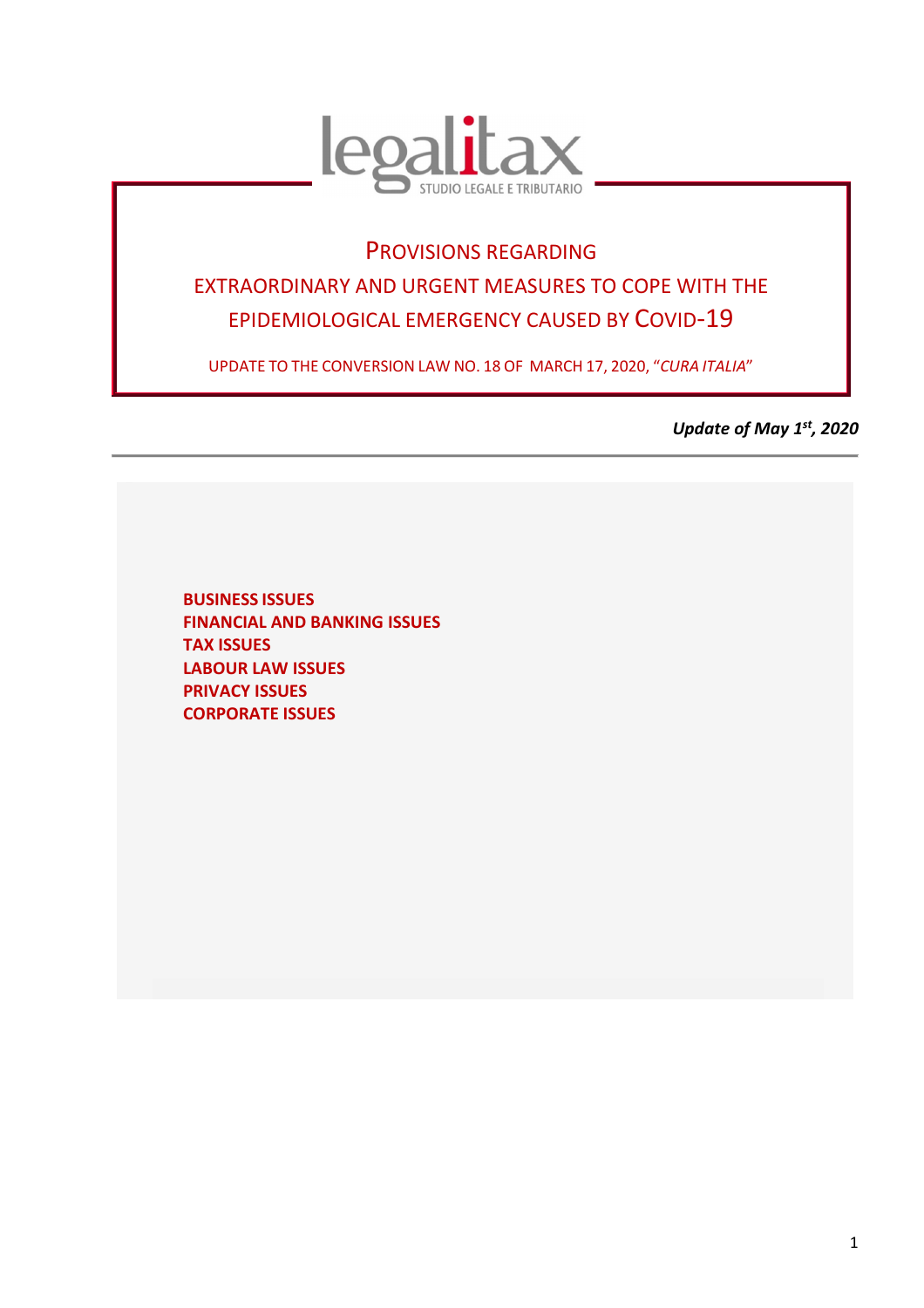#### **Facilities on rents of commercial premises (Article 65)**

In previous *Newsletter* of March 13 reference was made to the interpretation problems connected to the hypothesis of suspension and/or reduction of rents related to premises where businesses involved in the prohibition measures are conducted.

In this regard, Article 65 of the *Cura Italia* Decree, confirmed upon conversion, has granted those operating businesses a tax credit for the year 2020 amounting to 60% of the total rent – related to the month of March – for properties falling within the land register category C/1 (stores and shops), in order to contain the negative effects arising from prevention and containment measures related to the epidemiological emergency caused by COVID-19.

The aforementioned tax credit can be used only for offsetting and does not apply for the activities indicated in Annexes 1 and 2 of the Prime Ministerial Decree of March 11, 2020 (for instance those deemed as essential, such as pharmacies and basic food outlets).

It should be noted that the aforementioned rule does not expressly render the tax credit conditional on actual payment of the rent (in March) by the lessee, adding further aspects for consideration regarding the aforementioned interpretative issues (even in relation to potential economic and tax losses for the lessor), which require a thorough examination of the specific contractual clauses.

Article 65 substantially remained unchanged upon conversion, adding also paragraphs 2 *bis*, 2 *ter* and 2 *quater* (whose examination is deepened in this Newsletter section on the tax law's issues). Anyway, such additional paragraphs, do not solve the interpretation doubts already dealt with, which have been partially clarified by the Newsletter No. 8 of April 3, 2020 of the Italian Income Revenue Authority, that points out that *"The facility under examination aims at containing the negative effects arising from containment measures of the epidemiological emergency towards those operating businesses, in which a property in land register category C/1 results leased. Even if the provision makes reference, in general terms, to 60% of the amount of the rent, the same aims at restoring the person from the charge incurred and represented by the same rent, so that, in accordance with such purpose, the aforementioned tax credit will accrue after that the payment of the same rent has been carried out".* 

# **Measures in favour of agricultural and fisheries sector (Article 78)**

Upon conversion, paragraphs 2 *bis*, 2-*ter* and 2-*quater* have been added to Article 78 of the *Cura Italia* Decree. It deals with provisions of particular interest from the business point of view, that were not contained in the *Cura Italia* Decree before its conversion into law.

In particular, paragraph 2-*bis* provides that the subordination of purchase of agri-food, fishing, and aquaculture products to non-compulsory certifications referred to COVID-19 which are also not indicated in supply agreements for the delivery of products on regular basis prior to the same agreements, is an unfair commercial practice forbidden in the relationships between buyers and suppliers, pursuant to the European Parlament and Council Directive 2019/633 of April 17, 2019.

The provision of paragraph 2-*ter* is of particular interest; by virtue of this latter the provision of paragraph 2-*bis* constitutes an overriding mandatory provision, pursuant and for the purposes of Article 17 of the Law No. 218 of May 31<sup>st</sup>, 1995, in relation to the buying and selling of national agri-food products.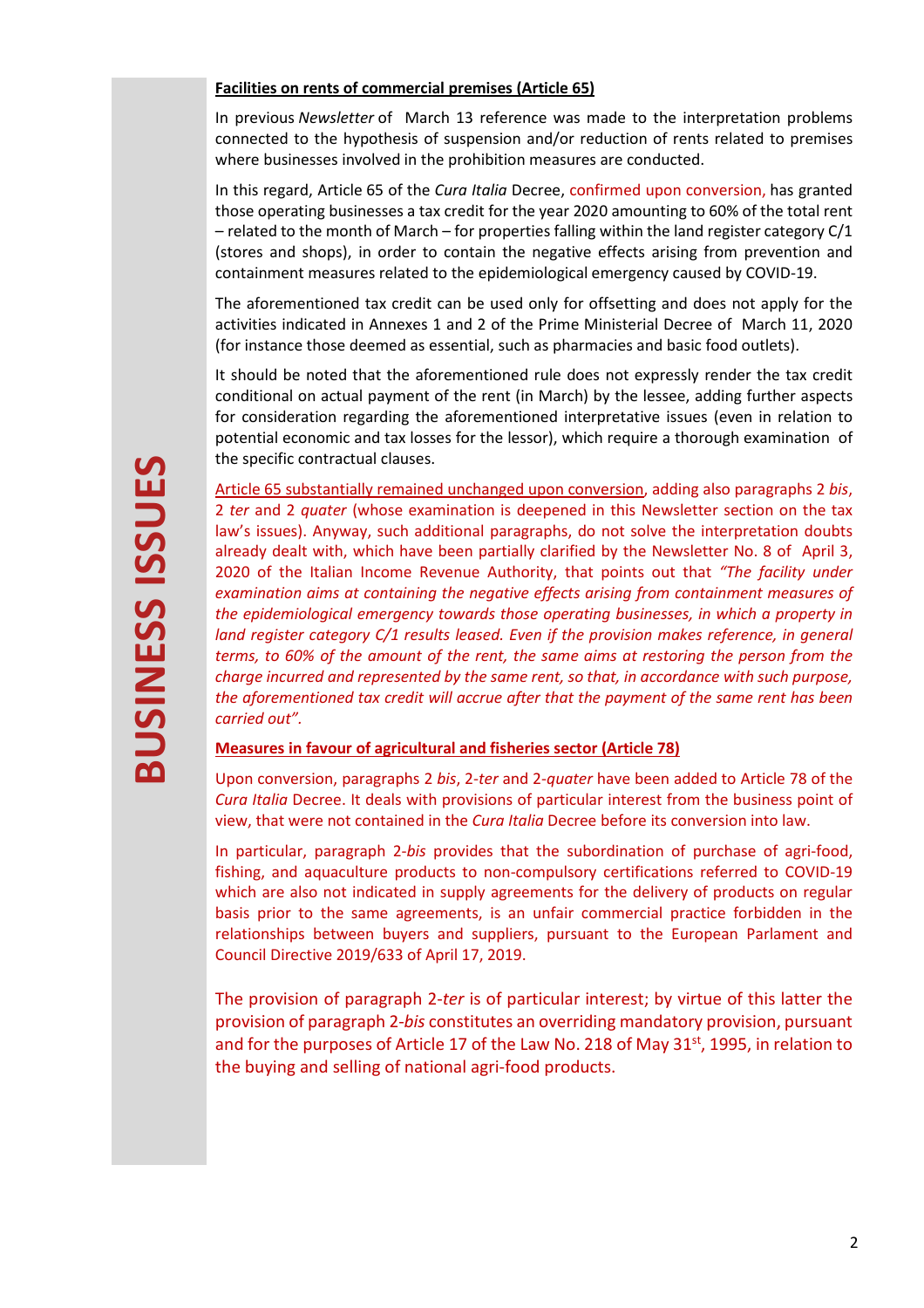Finally, paragraph 2-*ter* provides for the application of an administrative fine from Euro 15,000 to Euro 60,000, unless the act does not constitute an offence, for the contractingparty (that is not final consumer) that breaches the obligations set out in paragraph 2-*bis*.

It clearly deals with a regulation aiming at protecting the exports of Italian goods. On the website of the Ministry of Agricultural Policy an e-mail especially created for reporting such practices is shown at the *link* 

#### https://www.politicheagricole.it/flex/cm/pages/ServeBLOB.php/L/IT/IDPagina/15271.

As mentioned above, the provisions of paragraph 2-*ter* is particular interesting as it states by law the nature of overriding mandatory provision of a provision of domestic law, a choice that, according to the writer's opinion, is unique regarding private international law.

#### **The solution for the supervening performance impossibility (Article 88 and 88***bis***)**

The conversion law of the *Cura Italia* Decree provided significantly for the regulation related to the applicability of the solution of termination due to supervening impossibility pursuant to Article 1463 of the Italian Civil Code to contracts terminated for cultural, recreational or tourist purposes.

Upon conversion, indeed, the legislator chose to split the regulation contained in the original Article 88, dealing separately with what provided for the refund of titles of purchases of tickets for shows, museums and other cultural venues (current Article 88) by the regulation concerning the termination of contracts regarding travel documents, residence permits and tourist packages, which nowadays finds itself systematically in the new Article 88 *bis*.

# **Refund of titles of purchase of tickets for shows, museums and other cultural venues (Article 88)**

As anticipated, pursuant to the new wording of Article 88 carried out upon conversion, the rule is nowadays dedicated to regulate the possibility of application of the solution of termination of the contract due to supervening performance impossibility pursuant to Article 1463 of the Italian Civil Code (with thesubsequent obligation to refund any payment already made in the modalities described below) limited to the purchase contracts of valid tickets for accessing to shows of any kind, including the cinematographic and theatrical performances, and tickets for entrance to museums and other cultural venues, whose execution became impossible as a result of the suspension of such events/activities initially introduced (by the Prime Ministerial Decree of March 8, 2020) until April  $3^{rd}$  and after extended by the additional emergency provisions that succeed one over the other over time (lastly from Prime Ministerial Decree of April 26) up to next May 17.

The "new" Article 88 essentially confirms the right of all individuals purchasing the abovementioned valid tickets for access to submit – within thirty days from the entry into force of the *Cura Italia* Decree or by the different date of entry into force of provisions successively adopted – proper application for refund to the event organiser person, even by means of sales channels used by this latter, attaching the related title of purchase. The event organiser, after having verified the supervening performance impossibility and, subsequently, the nonusability of the title of purchase subject of the application for refund, shall provide to refund the purchaser by issue of a *voucher* of the same amount of the title of purchase, to be used within one (1) year from the issue.

# **Refund of travel documents, residence permits and tourist packages (Article 88** *bis***)**

As already mentioned upon conversion of the *Cura Italia* Decree-Law the legislator chose to share in two different provisions the legislation related to the termination of the contract pursuant to Article 1463 of the Italian Civil Code, dedicating expressly the new Article 88 *bis* exclusively to the regulation of the termination of the contracts for air, rail and sea transport, in inland or terrestrial waters stipulated by persons subject to the measures restricting the freedom of movement, as identified in the Decree-Law No. 9 of March 2<sup>nd</sup>, 2020.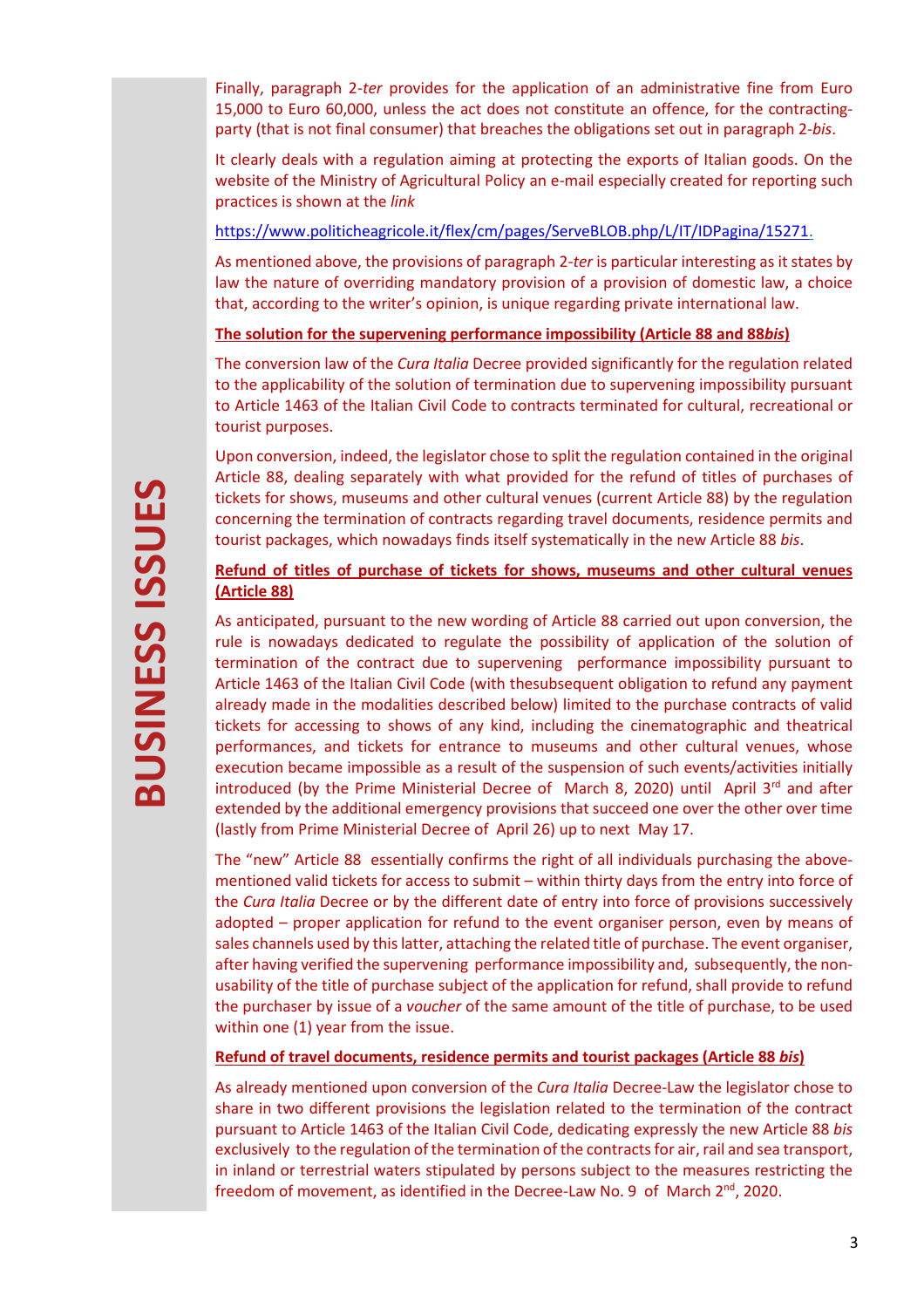More specifically, the new rule confirms, at first paragraph, the extension of the remedy of the termination of a contract for supervening impossibility pursuant to Article 1463 of the Italian Civil Code, even to contracts "*for air, rail, sea transport, in inland or terrestrial waters, to accommodation stipulated contracts and to stipulated contracts of tourist packages"*, for which the supervening performance impossibility occurred as a result of the measures restricting the freedom of movement of individuals, adopted pursuant to and following the entry into force of the Decree Law No. 6 of February 23<sup>rd</sup>, 2020 and No. 19 of March 25, 2020.

Same first paragraph (letters from a) to f)) also specifies the categories of individuals for whom the remedy can be applied, that, as a matter of fact, aims first of all at protecting the interests of those individuals subject to measures restricting the personal freedom because of (i) the (ascertained or possible, pursuant to letters a) and c) of the first paragraph) infection occurred with subsequent obligation of quarantine or trustworthy house stay with active surveillance by the health authority or hospitalization, (ii) because of the arriving from or departing to areas affected by the infection, (iii) because of the destination towards national areas and not affected by the infection, as well as (iv) for all those individuals that planned a movement to participate in "*open competitive exam or public selection procedures, in events or initiatives of any kind, in events and in any type of meeting in public or private place, even of cultural, recreational, sport and religious kind, even if these latter take place in closed places opened to the public, if cancelled, suspendend or deferred by the authorities".* 

With regard to the modalities to exercise the right to reimbursement, the captioned provision, in a similar way as what laid down in previous Article 88, provides that the individuals entitled (as punctually listed above) must exercise their right within the thirty-day deadline from the termination of the hindering situations (referred to in paragraph 1, letters from *a)* to *d))* or from the date of cancellation, suspension or deferment of the competitive exam or selective procedure, of the event, of the initiative or of the event (referred to in paragraph 1, letter *e)*) or even, from the date fixed for the departure (paragraph 1, letter *f)*), to communicate to the carrier or to the accommodation facility or to the organiser of tourist packages to occurrence of one of the hindering situation foreseen by the rule, attaching the documentation proving the travel documents, the reservation of stay, the contract of tourist package or the registration to the open competitive exam/to the educational event. The carrier, within thirty days from the communication, shall provide to the reimbursement of the amount paid by the individual even by issuance of a *voucher* of the same amount to be used within one (1) year from its issuance.

The provision also points out that the withdrawal from the contracts in question may be exercised also by the carrier, giving prompt communication to the purchaser and refunding him, within the following thirty days, of the amount paid for the travel document or issuing a *voucher* of the same amount to be used within one (1) year from its issuance.

Similarly, it is provided that the accommodation facility that has suspended or ceased the activity because of the ongoing epidemiological emergency may act and communicate to the purchasers the withdrawals from reservations but, in this case, the refund may be made, as well as through the issue of a *voucher*, also through direct refund of the amounts paid, namely offering the purchaser an alternative service of equivalent, higher or lower quality with refund of the price difference.

The tourist packages are covered by the specific regulation laid down in sixth and seventh paragraphs, whereby what provided for by Article 41 of Legislative Decree No. 79 of May 23<sup>rd</sup>, 2011 is expressely derogated (i.e. Tourism Code), so that, both the purchasers of planned stays *"in the period of hospitalization, of quarantine with active surveillance, of trustworthy house stay with active surveillance, that is of duration of the epidemiological emergency caused by COVID-19 in the areas affected by the infection"*, and the organisers for the hypothesis of *"contracts of tourist package with foreign countries destinations where*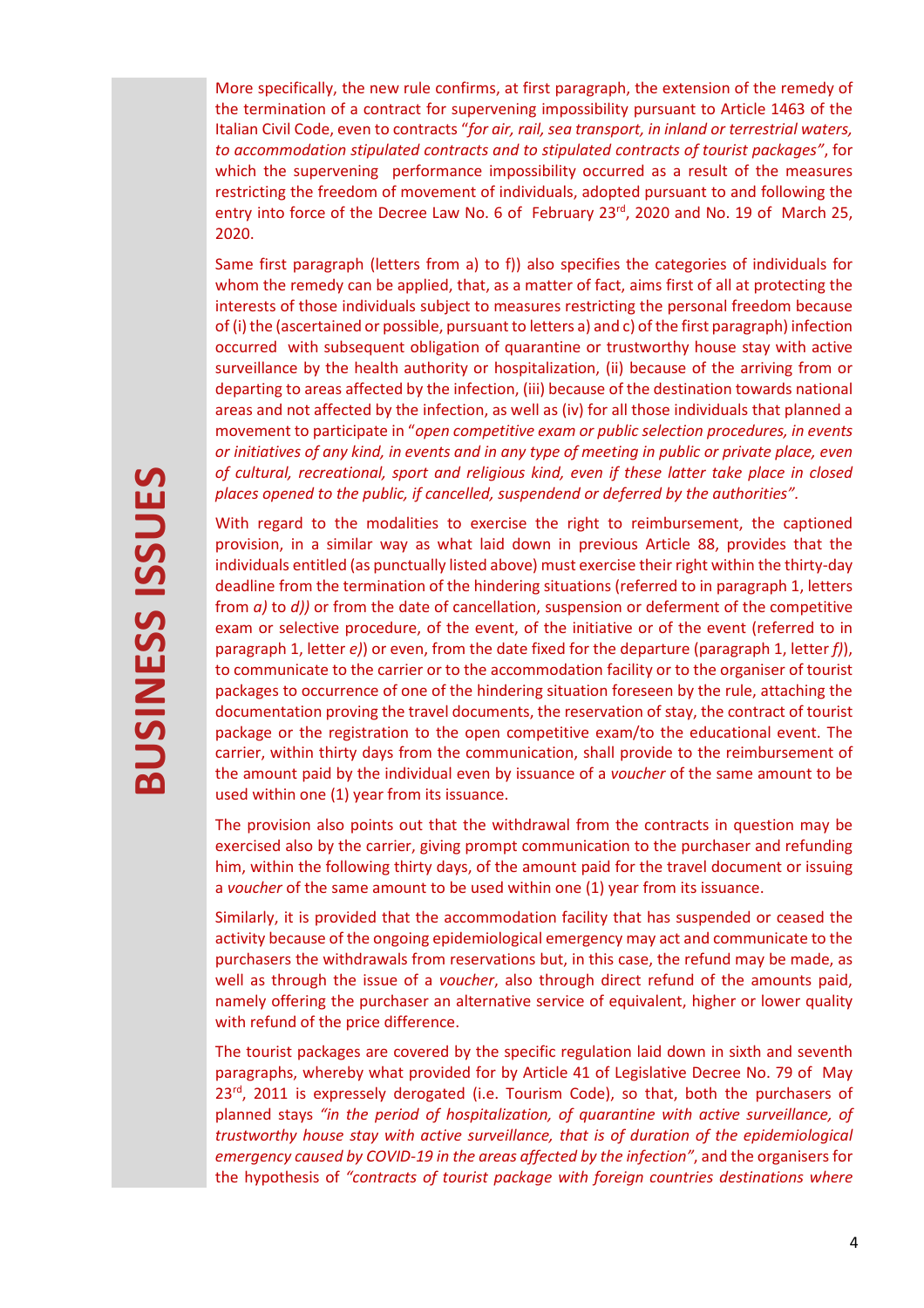*disembarkation, docking or arrival are hindered or forbidden due to the epidemiological emergency caused by COVID-19,* 

*and however when the execution of the contract is totally or partially hindered by measures adopted because of such emergency by national, international or foreign Countries authorities",* shall lawfully exercise the withdrawal upon issue / offer of an alternative package of equivalent or higher or lower quality with refund of the price difference or of the direct reimbursement or, otherwise, issuing, even through seller agency, a *voucher* to be used within one (1) year from its issuance, of the same amount to the due refund. The reimbursement is paid and the *voucher* is issued upon receipt of the reimbursements / *vouchers* by individual service providers and however no later than sixty days from the scheduled starting date of the travel.

The following paragraph eight provides that the solution of the termination pursuant to Article 1463 of the Italian Civil Code may be applied also to travels and to initiatives of education hindered as a result of the state of emergency extending in such circumstance, the applicability of the remedies set forth by the aforementioned Tourism Code that is recognising to the purchaser a *voucher* of amount equal to the cost incurred, to be used within one (1) year from the issuance. Even in this case, the organiser shall make the refund or issue the *voucher* upon receipt of the reimbursements or of the *vouchers* by individual service providers and however no later than sixty days from the scheduled starting date of the travel.

On the contrary, the refund of the payment shall be made always through refund of the amount paid, without any issuance of *voucher*, when the travel or the initiative of education concerns the kindergarten or the final classrooms of the nursery school and elementary school (primary school) and of the middle school and high school (secondary school). In this latter case, with effect for the school year 2020/2021, the relationships established from February 24, 2020 between educational institutes and organisers, for which the parties shall modify, by mutual agreement, dates and modalities of stay without any termination of the relationship, are expressly excluded.

In the above-mentioned cases (*i.e.* withdrawal from tourist packages from the purchaser or from the organiser and travels and education initiatives) the legislator states that the refund, in any of its kind, must be paid in favour of the individual who carried out the payment and also in the case in which the same was made by means of a travel agency or by means of *"reservation portal"*.

Finally the provision also sets forth that, beyond the hypothesis expressly covered by paragraphs from 1 to 7, all relationships concerning the contracts in question and established with effect from March 11, 2020 to September 30, 2020 throughout the whole national territory (including payments to be made abroad and payments in favour of contractingparties coming from abroad), in the case in which the payments are not made because of consequences due to the epidemiological state of emergency, the consideration already received may and must be returned through issuance of a *voucher* of amount equal to the cost incurred and valid for one (1) year from its issuance.

Finally, it should be noted that, by express provision, (i) the issuance of the *voucher* provided as means of refund of travel documents as per this Article does not require any form of acceptation by the recipient and (ii) the provisions set out in the mentioned Article *"represent overriding mandatory provisions pursuant to Article 17 of the Law No. 218 of March 31st, 1995, and to Article 9 of the (EC) regulation No. 593/2008 of the European Parliament and Council of June 17, 2008"* of which these will be intended to be applicable even in case of litigations containing elements in connection with the set of rules of other States and for which exists the Italian jurisdiction.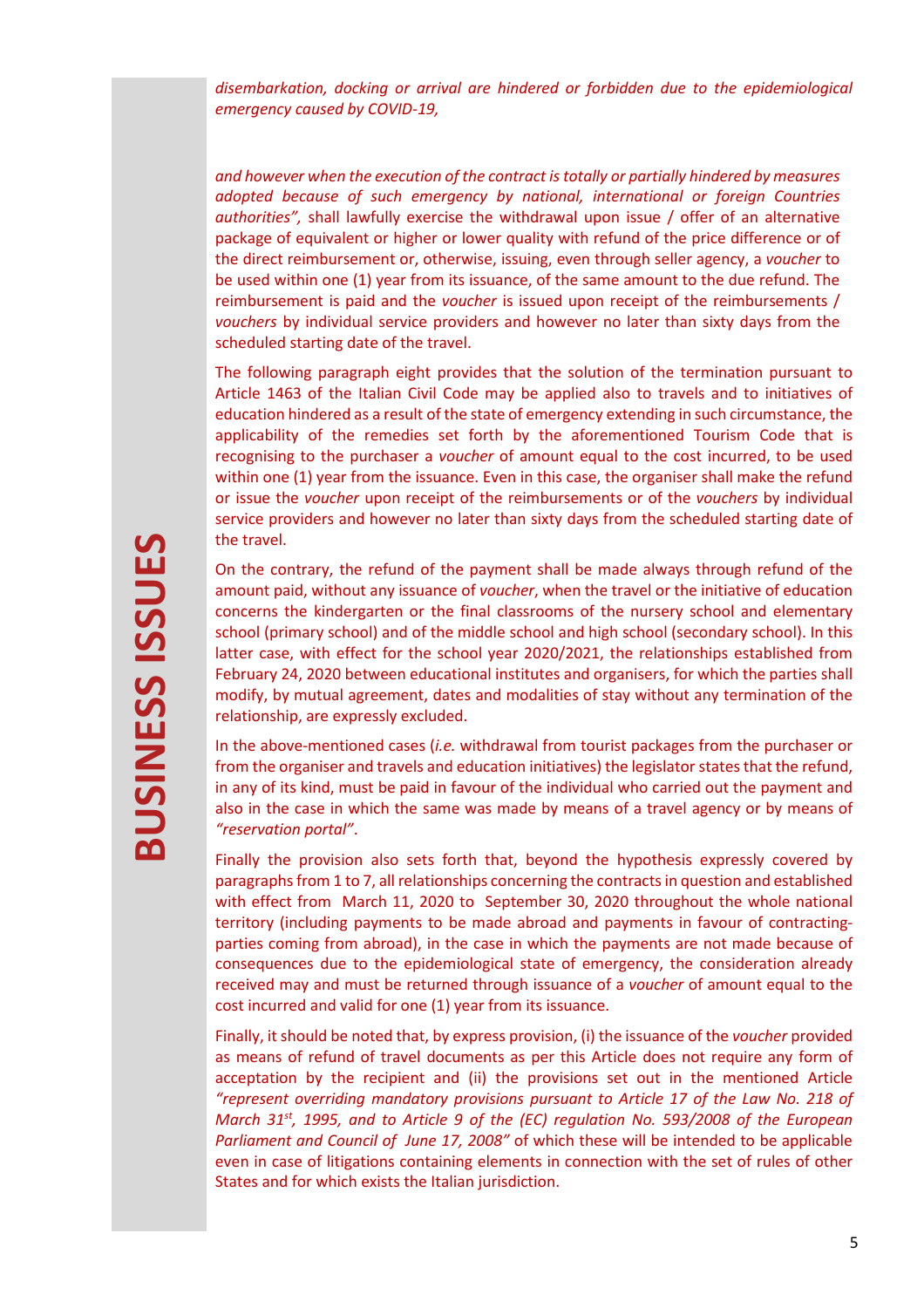# **Exclusion of liability for default (Article 91)**

Article 91 of the *Cura Italia* Decree entitled "*Provisions on delays or defaulting on contracts arising from the implementation of containment and advance payment for public sector contracts"* introduces a measure, fully confirmed upon conversion, that appears to apply even beyond the restricted scope of public sector contracts (referred to in the heading of said article, perhaps however with reference to the provisions set out in the second paragraph of the same article) and clarifies how compliance with the containment measures deployed to avoid the spread of contagion among population, (also) affects the criteria of assessing a debtor's liability for default or delayed payment, pursuant to Articles 1218 and 1223 of the Italian Civil Code, establishing applicability of the provision even in relation to the contractual clauses that provide for the application of any revocation or penalties for late payment or default. The matter will necessarily be subject to subsequent analysis and interpretation.

The conversion Law of Decree Law No. 18 of March 17, 2020, as said, has substantially confirmed what already provided for by the rule in question, without making any significant amendment to the above-mentioned provision.

# **Suspension of the deadlines of beginning and end of works in the contracts for the performance of construction services (Article 103)**

Another interesting addition for the experts of commercial law is represented by the provision referred to in paragraph 2-*ter* under Article 103.

The provision in question indeed provides that in contracts between private parties concerning the execution of construction works, valid between January  $31<sup>st</sup>$ , 2020 (date in which the state of emergency was declared) and July 31<sup>st</sup>, 2020, the deadlines of beginning and end of works are extended for a period of duration equal to the duration of the extension referred to in paragraph 2, that is, from what it seems resulting from the letter of the rule, until the ninetieth day following the declaration of cessation of the state of emergency. Paragraph 2-*ter* also provides that *"in derogation of any different contractual provision, the principal is obliged to pay the works carried out until the date of suspension of works".*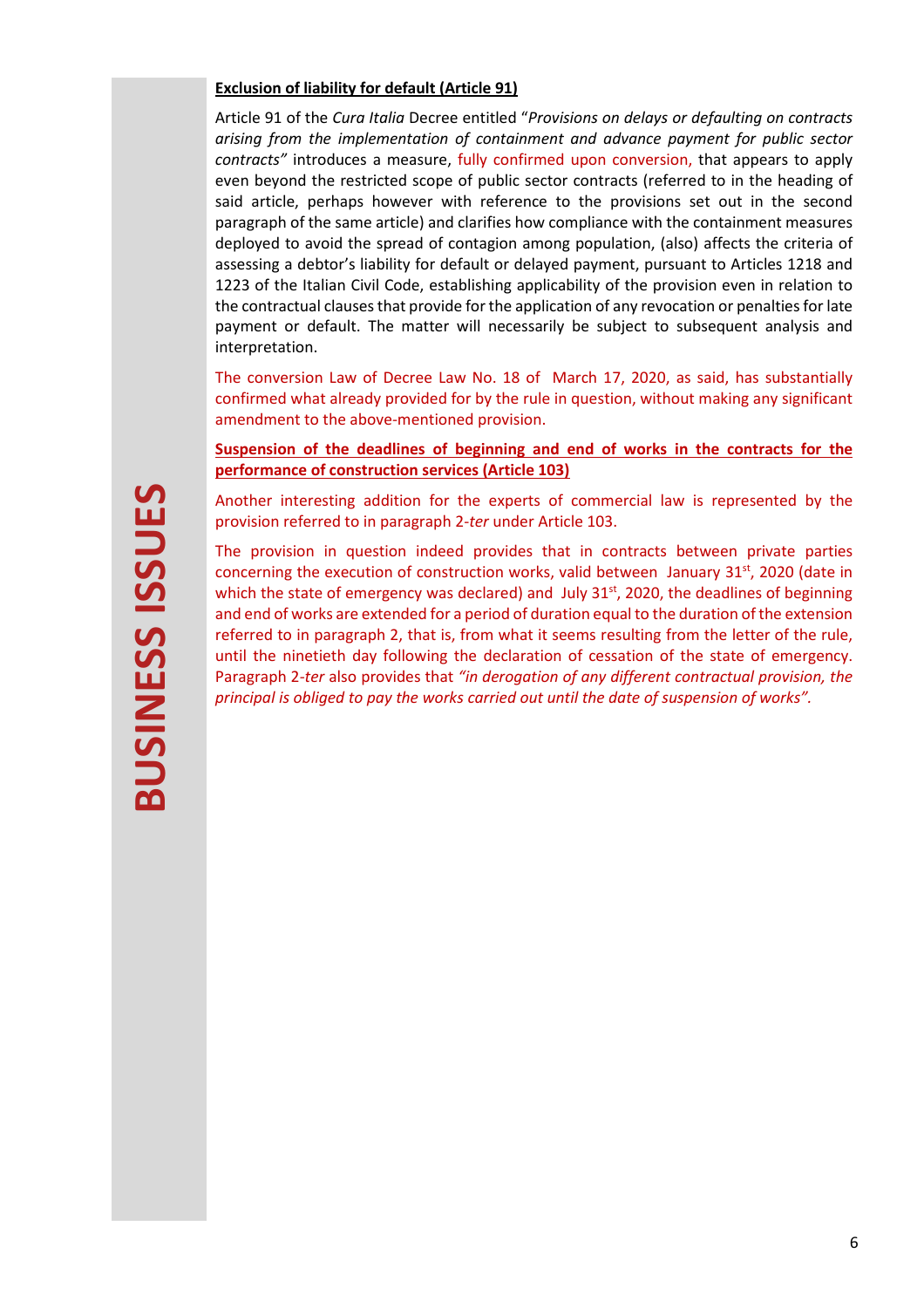# **Law No. 27/2020 of conversion of Decree-Law No. 18/2020 "***Cura Italia***" – Measures of financial support to micro, small and medium enterprises affected by the epidemic Covid-19 (Article 56)**

The conversion Law No. 27/2020 of the *Cura Italia* Decree has not, substantially, changed the provisions contained in Article 56, but it clarifies more correctly all regulatory provisions included therein to "financing entities". In such a way, the conversion law has cancelled possible doubts on the applicability of the full Article 56 to financing entities different from banks and financial intermediaries (as for example, AIF alternative investment funds of credits, ELTIF).

Article 56 states measures of financial support to micro, small and medium enterprises that suffered from a lack of liquidity connected to the spread of the pandemic Covid-19, that shall be granted, upon occurrence of specific conditions, by the financing entities. In this regard, Article 56 also provides government support measures in favour of this latter, through the possibility to activate the guarantee of the Central Fund for SMEs $<sup>1</sup>$ .</sup>

The financial support laid down by the provision consists first of all of the possibility for the companies concerned to request the financing entities a moratorium of payments due for the instalments due up to September30, with subsequent postponement of the reimbursement plan of the loan for a corresponding period.

In particular, the loans, in any form, fall within the scope of application of the measure, included mortgage and financial leasing contracts, that provide a rescheduling plan of the refund (repayment schedule). The provision points out that the companies which require the application of the measure with reference to said types of loans may require the suspension of the refund of the full amount of the instalment or of the rent (including both the amounts repayed in principal, and of the interests), or of the payment limited to the part of the amount into the capital account, without suspending, therefore, the refund of the interests provided by the reimbursement plan.

As regards the non-instalment loans (the loans to refund at the deadline through a single payment including the capital and the interests accrued) the provision sets forth the extension of the deadline of the reimbursement to September 30, 2020, if the deadline of the loan was foreseen before the above-mentioned date. The provision therefore does not include in the measure the non-instalment loans whose deadline is foreseen after September 30, 2020.

Finally, measures are provided for also with reference to uncommitted credit facilities, namely to credits revocable from the intermediary in any moment and also without a just cause, as well as to loans granted upon advance payments on future receivables, these latter used frequently in the schemes of continuous granting of companies' receivables. On these latter types of credits, the Decree lays down the prohibition of revocation by the financing entity, both for the used part (the amounts already granted) and for the unused part (the amounts already granted to the recipient, but not used yet), up to September 20, 2020. Therefore, if already granted by the financing entity, such loans remain fxed and at the same conditions until such date. Paragraph 4 of the provision n question, points out also that loans for which companies require the application of the above-mentioned support measures must not be classified by the financing entity as impaired credit exposures<sup>2</sup>. Therefore, in order to

<sup>1</sup>The measure of the Central Guarantee Fund for SMEs is a State aid of exceptional nature, applicable on the basis of what laid down by Article 107 paragraph 2 of TFUE which establishes the compatibility with the treaty of the aids to face the damages caused by natural disasters or other exceptional occurrences.

<sup>2</sup> In detail, pursuant to Article 47-*bis*, paragraph 3, of the (EU) Regulation No. 575/2013 (CRR) within the framework of impaired exposures the following exposures are included:

a) Exposures for which it is deemed that these have been caused by a default; b) exposures for which it is deemed they have suffered from a decrease in value pursuant to the applicable accounting regulation; c) exposures on test, pursuant to paragraph 7 of the same Article, if additional granting measures have been agreed or if the exposures expired from more than 30 days; d) exposures in form of commitment that, if used or otherwise activated, would not be fully refunded without enforcement of secured guarantees; e) exposures in the form of financial guarantee that should probably activated by the guaranteed part, including the cases in which the guaranteed exposure meets the criteria in order to be considered as impaired.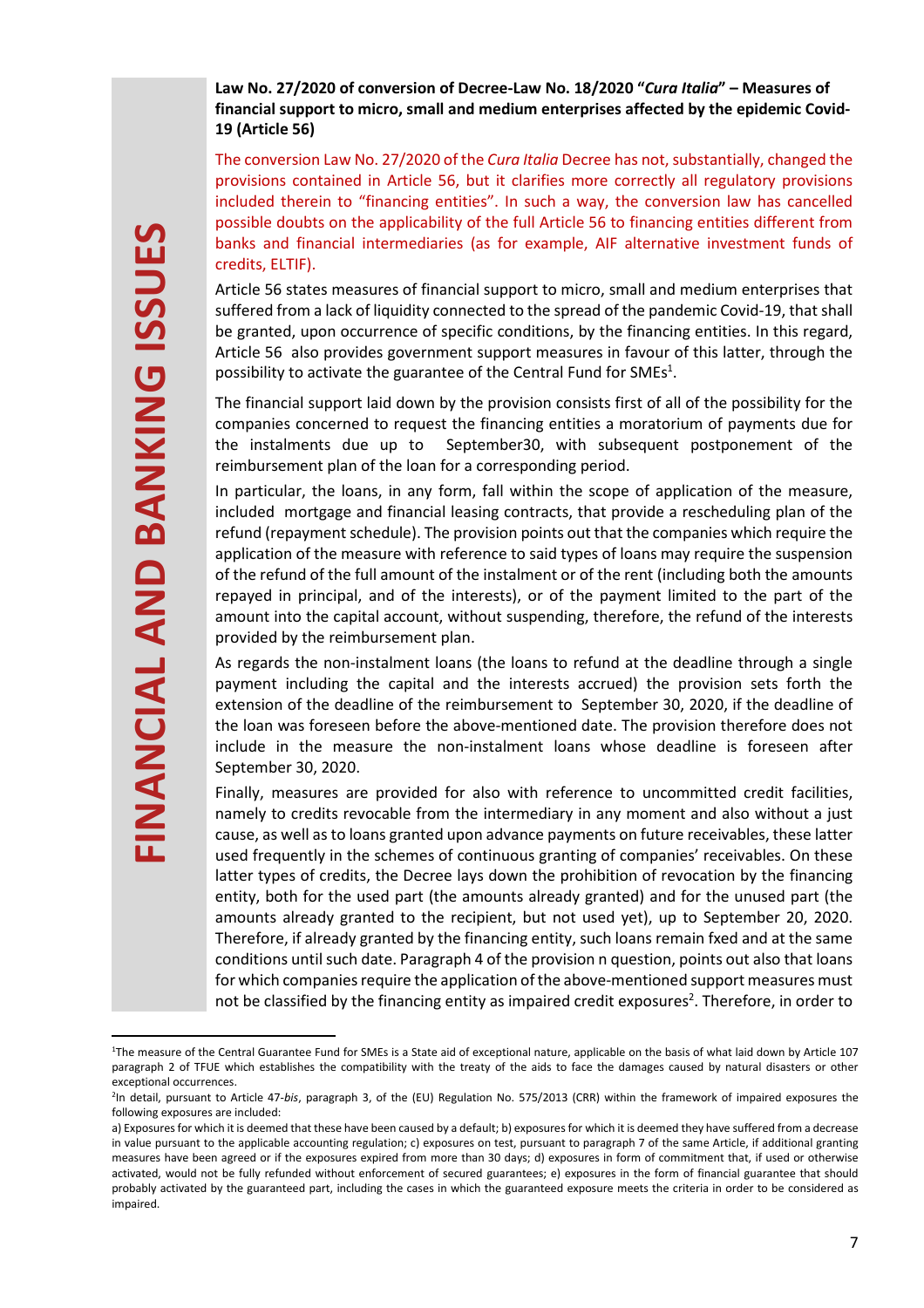Micro, small and medium enterprises established in Italy, as defined by Article 2 of the Recommendation No. 2003/361/EC of May 6, 2003 of the European Commission, may benefit from the support measures laid down by Article 56 of the Decree.

More specifically, "SMEs" are considered enterprises employing less than 250 employees, whose annual turnover does not exceed €50 million or whose total of annual financial statements does not exceed €43 million. More in particular, "micro-enterprises" are considered as enterprises employing less than 10 employees and generating an annual turnover not exceeding €2 million, whilst "small enterprises" are considered enterprises employing less than 50 employees and generating an annual turnover not exceeding €10 million. The so called "sole traders" fall under the categories of enterprise identified by the provision, as, pursuant to the mentioned Commission Recommendation, in general terms, the entities carrying out an artisan activity or other individual or family-run activities, partnerships or associations carrying out an economic activity, are considered as "enterprises".

Enterprises intending to avail themselves of the support measures laid down by Article 56 of the Decree must send to the financing entity a formal request for the application of the measures, attaching also a declaration with which they self-certify to have suffered from a temporary lack of liquidity as direct consequence of the spread of the pandemic. The selfdeclaration is submitted pursuant to Article 46 of the Decree No. 445 of the President of the Republic of December 28, 2000 (substitutive declaration of certifications) and does not require other supporting documentation in order to provide documentary evidencein relation to what stated by the enterprise<sup>3</sup>. Therefore, the enterprise does not need to prove its financial difficulty, and no thresholds or minimum amounts are required to access the support measures, being sufficient the above-mentioned self-certification. It should be noted that, however, the information declared must be true, without incurring the penalty provided for by Article 76 of the same Decree of the President of the Republic, which penalizes the false declarations also with sanctions of penal nature.

It should be noted that, under the above-mentioned conditions, the financing entities are required to grant the applicant company the financial support measure required.

With partial coverage of the exposures of the financing entities and with the purpose to mitigate the economic effects of a possible worsening of the credit quality resulting from the application of the mentioned support measures, a special section of the Central Guarantee Fund for small and medium-sized enterprises (the "Fund"), with an endowment of  $£1.73$ billion was established.

As said, in order to mitigate the risk of a credit crunch during the period of epidemiological emergency, the operations subject to measures of financial support, referred to in paragraph 2 of Article 56, are hence covered by the guarantee of a specific special section of the Fund.

While, as a rule, the percentage of coverage and the maximum amount guaranteed supported by the Fund are established after an assessment of the creditworthiness. In order to benefit from such new form of guarantee convering the exposure resulting from the

For the purposes of letter a), as regards cases where the body has in its financial statements exposures towards a debtor expired for more than 90 days that represent more than 20% of the total of exposures on financial statements towards the same debtor, all exposures on and out of the financial statements towards said debtor are considered impaired.

 $3$  In particolar, Article 46, paragraph 1, letter o), of Decree of the President of the Republic No. 445/2000 provides that: "the followings states, personal qualities and facts: [omitted] o) income or economic situation even for the purposes of the grant of benefits of any type envisaged by special laws are proved with declarations, even simultaneous to the application, signed by the party concened and produced in replacement of the normal certifications.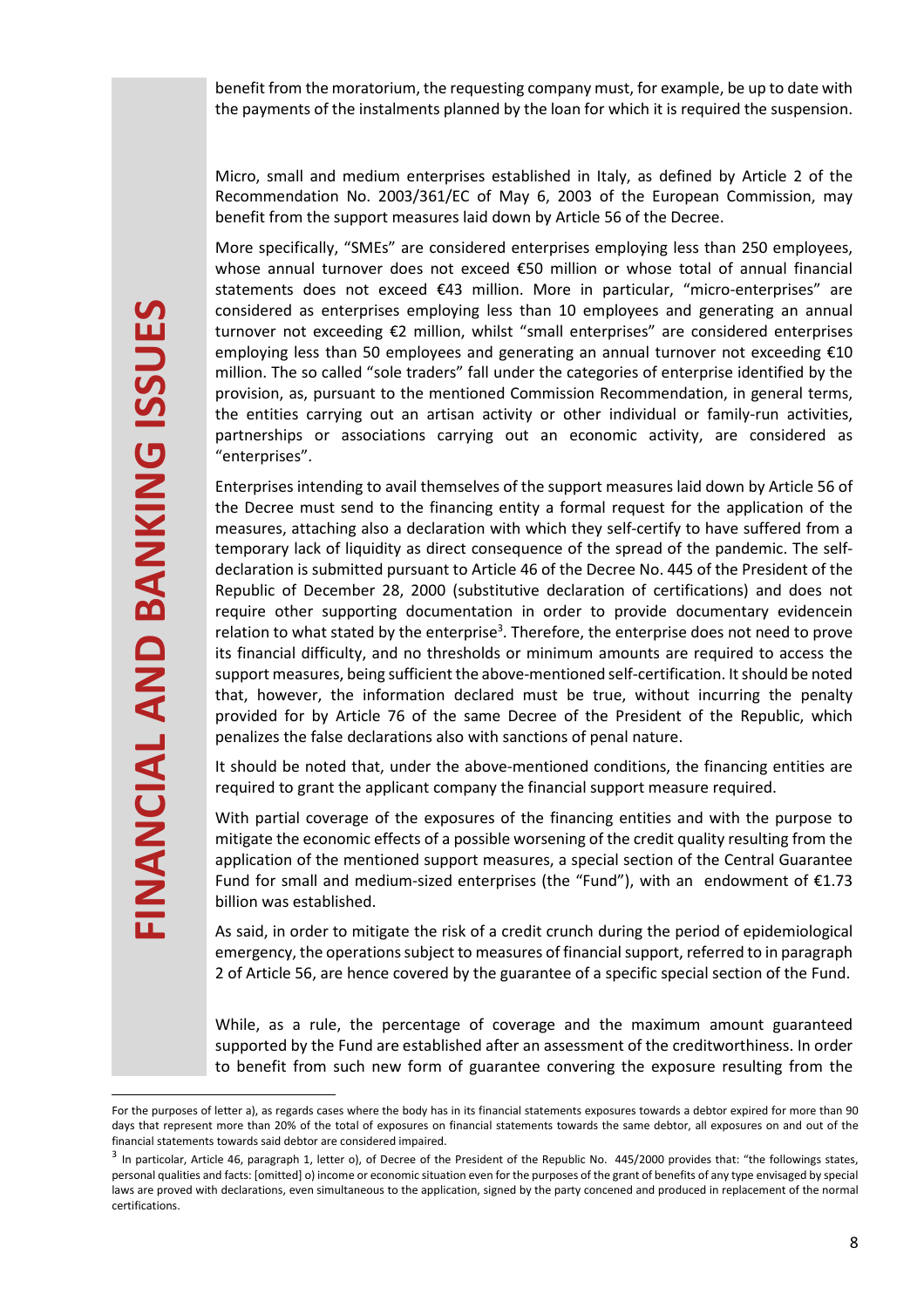granting of measures to support SMEs, the financing entity must forward an electronic request containing the indication of the maximum amount guaranteed. Through the Fund's online portal (https://www.fondidigaranzia.it/presentazione-domandaonline/), banks and authorized intermediaries can submit application for admission to the guarantee, carry out all communication after the admission envisaged by the legislation and complete the procedures for the activation and settlement of the guarantee.

First of all, in order to access the electronic procedure of application for admission to the guarantee, it is necessary to request specific credentials through the sending of the "Form of request of the credentials for the log in to the electronic procedure for the requesting parties" available on the same Fund's online portal. The Form, stamped and signed by the legal representative of the requesting party, must be sent to the certified e-mail address: fdgaccount@postacertificata.mcc.it. After having received the credentials it will be possible to carry on with the sending of the application for the activation of the guarantee.

The guarantee for the support measures offered covers only partially the damages suffered from the financing entities as a result of the epidemic. In particular, the Fund's special section, with an endowment of  $\epsilon$ 1.73 billion, guarantees for an amount equal to 33 per cent:

- The greater use, as of September 30, 2020, compared to the amount used as of the date of publication of the *Cura Italia* Decree of the loans referred to in letter a) of paragraph 2 of Article 56;
- The loans and other financings whose deadline is postponed by virtue of letter b) of paragraph 2 of Article 56;
- The single instalments of mortgages and of other financings envisaging a repayment by instalments or of lease payments about to expire within September 30, 2020 and that have been suspended as provided for in letter c) of paragraph 2 of Article 562.

With reference to financings provided with funds of third parties, the implementation of the moratorium entails that the related financing contract is extended automatically in relation to the extension of the financing operation, at the same conditions of the original contract, without prior authorisation by the above-mentioned third parties. For the subsidised loans, however, a communication to the financing entity providing such loans is required. Finally, modalities and terms, on the basis of which the guarantee may be enforced, are indicated.

The guarantee has subsidiary nature, therefore the enforcement of the same may be carried out only if, in the eighteen months after the end of the support measures, that is as of September 30, 2020, the executive procedures have been started in relation to:

- i. total or partial default of the exposures arising from uncommitted credit facilities and for the loans granted upon advance payments on existing receivables;
- ii. the omitted payment, even partial, of the amounts due for capital and interests related to non-instalment loans;
- iii. default of one or more instalments of loans or of lease payments suspended.

The intermediaries can send to the Guarantee Fund for SMEs the request of enforcement of the guarantee concerning the loans and other financings, accompanied by an estimate of the final loss incurred by the Fund. As regards the receivables by instalments, the guarantee can be activated, with the same prerequisites outlined above, within the limits of the amount of the instalments or of the lease payments suspended up to September 30, 2020. The Guarantee Fund, after having verified the legitimacy of the request, shall update the related funds and shall settle in favour of the financing entity, within 90 days, an advance payment equal to 50% of the lower amount between the maximum amount guaranteed from the special Section envisaged by paragraph 6 of Article 56, and 33 per cent of the final loss esteemed chargeable to the Fund.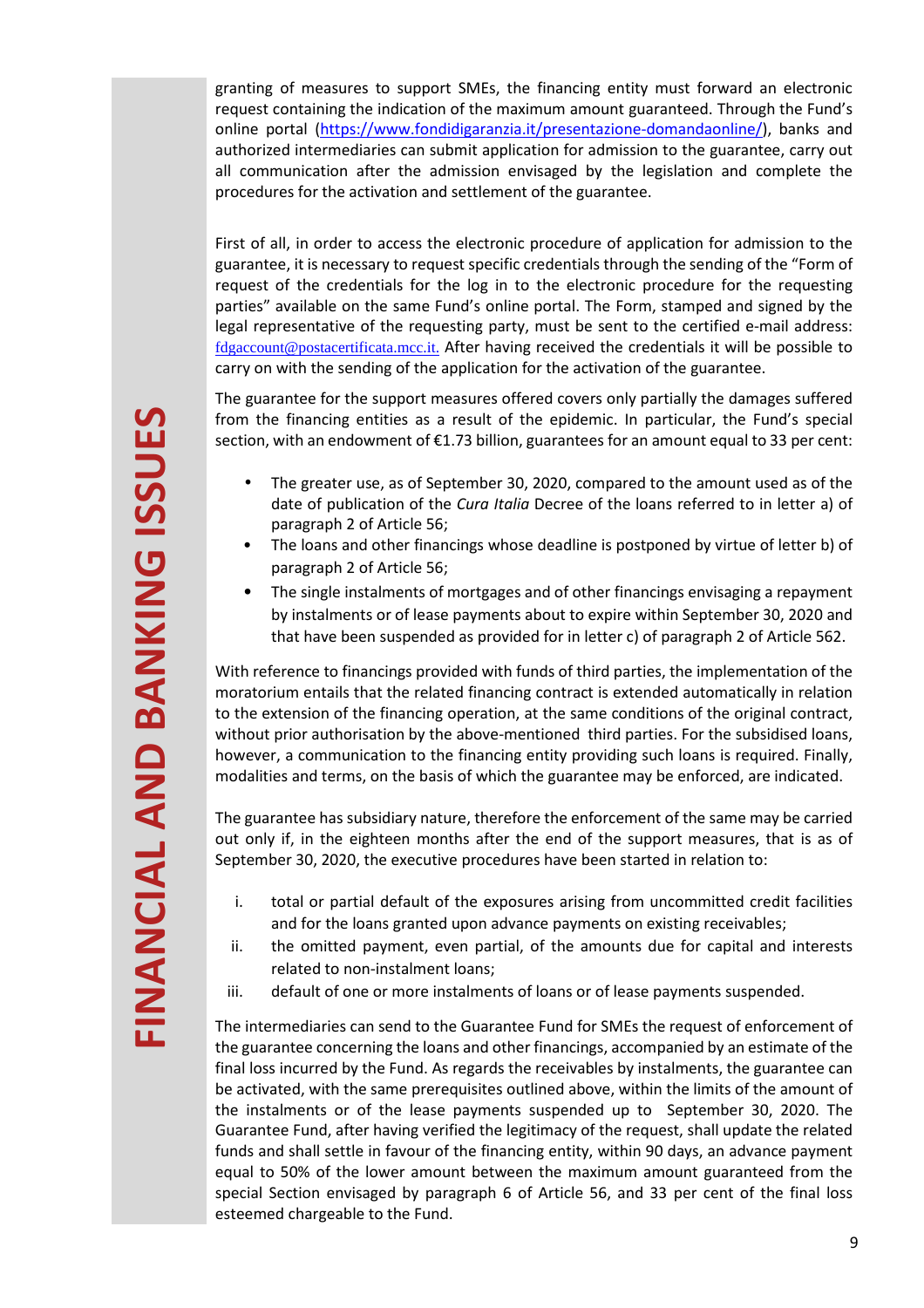# **Law No. 27/2020 converting "***Cura Italia***" Decree-Law No. 18/2020 – Measures of financial support to micro, small and medium sized enterprises affected by the epidemic COVID-19, located in the most affected Municipalities (Article 49-***bis***).**

**EXERCT THE ANTIFE AND THE AND THE SAN FIORNATION** (Fig. 1613). In particular parameters and local bandapartes and local bandapartes and the effect of the County America Unit America Control and Control and Control and Con Law No. 27/2020 converting *Cura Italia* Decree introduced a new Article 49-*bis*, in order to provide a further financial support to SMEs located on the territories of one Municipality most affected by the epidemiologic crisis. In particular, the aforementioned Article 49-*bis* provides that for a period of 12 months from March 2<sup>nd</sup>, 2020, in favour of SMEs, with headquarters and local branches located in the territories of the municipalities identified in Annex 1 to the Decree of the President of the Council of Ministers March  $1<sup>st</sup>$ , 2020<sup>4</sup>, the guarantee of the Central Guarantee Fund for SMEs is granted for free and with priority on other measures, for a maximum amount guaranteed to each company of €2.5 millions. The maximum percentage of coverage for the measures of direct guarantee is equal to 80 per cent of the amount of each financing operation.

For the reinsurance measures, the maximum percentage of coverage is equal to 90 per cent of the amount guaranteed by Confidi (Credit Guarantee Consortia) or by other guaranteed fund, provided that the guarantees issued by the same, do not exceed the maximum percentage of coverage of 80 per cent.

The Article in question also provides a potential extension within the scope of territorial application of the above-mentioned support-measures, taking into account the exceptional economic impact suffered because of the geographical location adjacent to the same areas, or of the belonging to a production chain particularly affected, even only in particular areas. Such extension shall be ordered with a specific Decree. For the purposes set forth by Article 49-*bis* further €50 million have been allocated to the Central Guarantee Fund.

**Law No. 27/2020 converting** *"Cura Italia"* **Decree-Law No. 18/2020 – Other measures of financial support to companies affected by the epidemic Covid-19 introduced by the abovementioned conversion law** 

# **Suspension of mortgages for economic operators victims of usury (Article 54-***quater***)**

Law No. 27/2020 converting *Cura Italia* Decree provides for the suspension of the mortgage instalments for 2020, granted by the Solidarity Fund for the victims of usury, referred to in Article 14 of Law No. 108 of March 7, 1996. Therefore, the amortisation plans originally established will be extended. Moreover, Article 54-*quater* provides that also unpaid instalments expired on February and March 2020 are suspended and may be reimbursed.

# **Measures in favour of the beneficiaries of special rate mortgages (Article 72-***ter***)**

The Article in question provides that the companies recipient of special rate mortgages granted by the National Agency for attracting the investments and the development of the company – Spa-Invitalia, with headquarters or local branches located in the territories of the Municipalities most affected by the epidemic Covid-19, as identified pursuant to Article 49 *bis*, may benefit from the suspension of 12 months of the payment of the instalments expiring no later than December  $31<sup>st</sup>$ , 2020 and of a corresponding extension of the duration of the amortisation plans.

<sup>4</sup> Municipalities: 1) in the region of Lombardy: a) Bertonico; b) Casalpusterlengo; c) Castelgerundo; d) Castiglione D'Adda; e) Codogno; f) Fombio; g)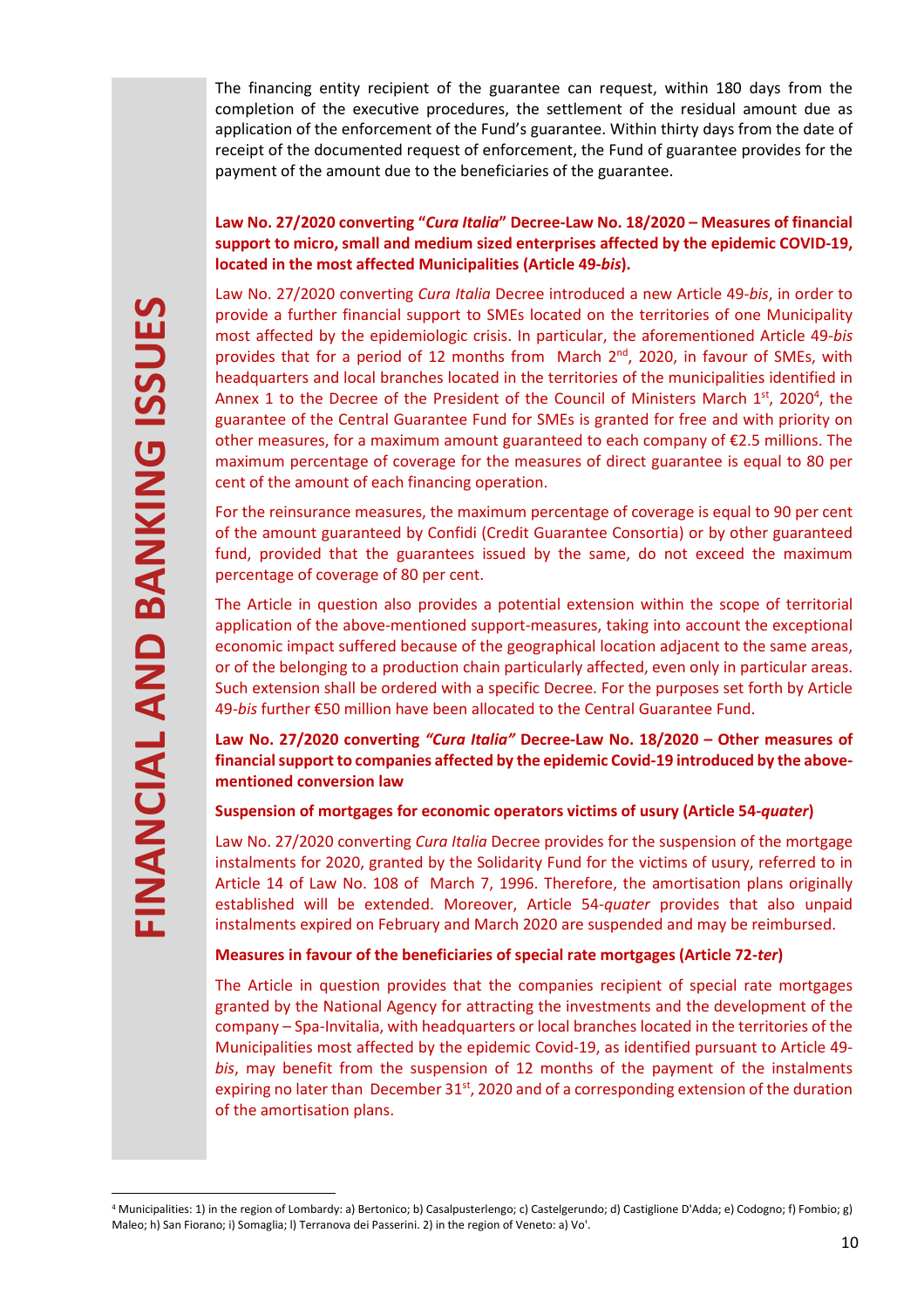The above-mentioned benefits also apply in the event that, Invitalia has already adopted the termination of the subsidized-loan contracts because of the arrearage of the borrower, as long as no credit collection actions have been already taken.

#### **Support measures for agricultural sector (Article 78)**

Article 78-*bis* introduced a new paragraph 4-*bis*, which provides the granting of loans, by the Revolving Fund to support enterprises and research investments established by the Ministry for Agricultural, Food and Forestry Policies with zero-rate, in favour of agricultural enterprises located in the municipalities mostly affected by the epidemiological emergency as identified pursuant to Article 49-*bis.* The mortgages must have a duration not exceeding fifteen years and aiming at paying the financings required by the above-mentioned enterprises with private financing entities, existing as of January  $31<sup>st</sup>$ , 2020.

The above-mentioned provision may be applied only after the adoption by the Ministry for Agricultural, Food and Forestry Policies of a specific decree establishing the criteria and the modalities of granting of the above-mentioned mortgages.

The new paragraph 4-*sexies*, lays down for all agricultural enterprises referred to in Article 2135 of the Italian Civil Code, either individually or collectively, that the mortgages and the other financings aiming at meeting the needs of management or of improving the production structures, existing as of March  $1<sup>st</sup>$ , 2020, even performed through the issuing of agricultural loans are renegotiable. On this point, it is considered that the mentioned financings are renegotiable through the above-mentioned revolving fund.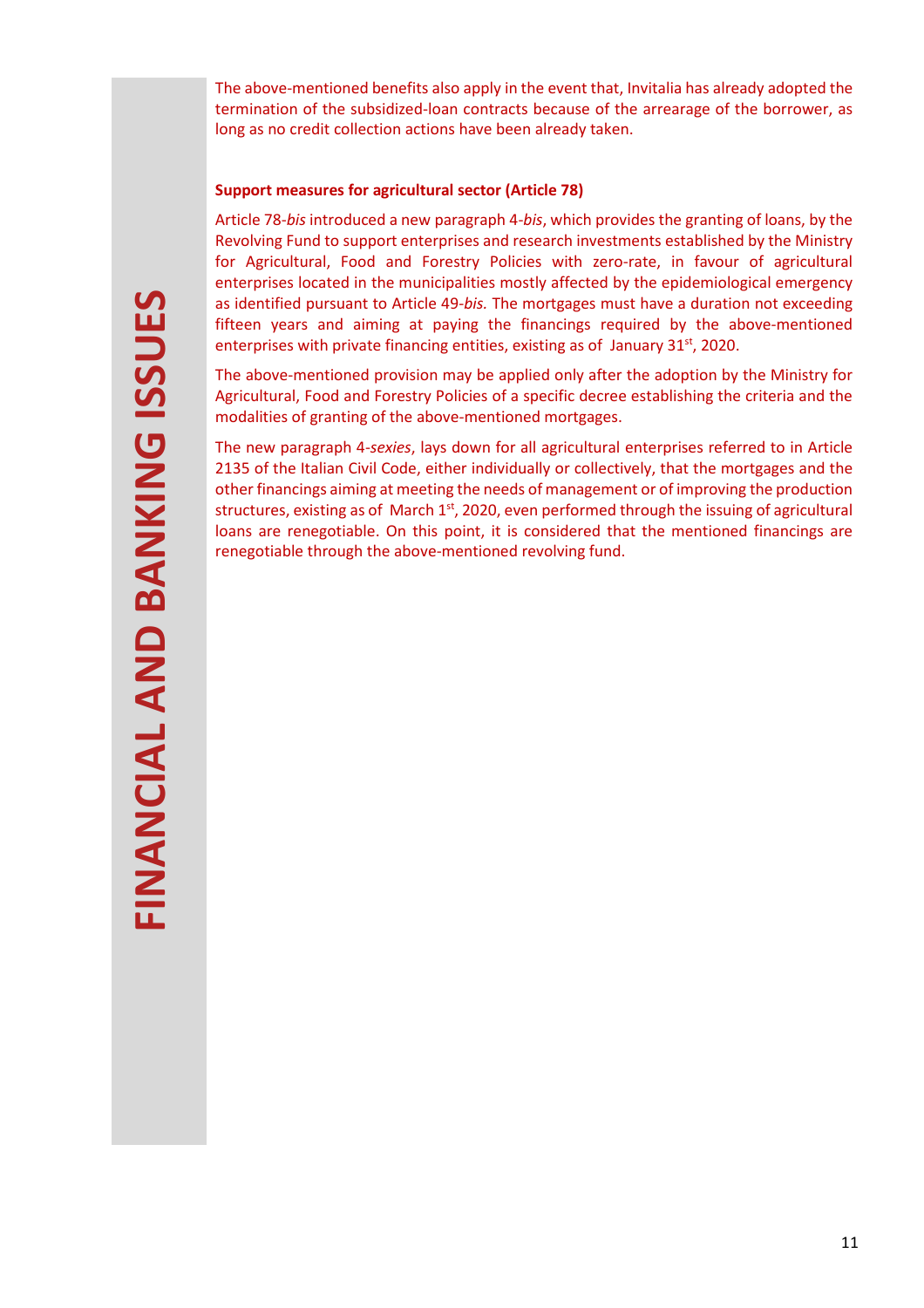# **Professionals – continuous and coordinated contracts –** *one-off* **compensation payment (Articles 27 and 28)**

Upon conversion into law, Articles 27 and 28 have not been particularly amended (only small clarifications). Therefore, a granting of a **compensation of €600** for March 2020 for the benefit of self-employed professionals who have an active VAT number on February 23rd, 2020 and individuals with continuous and coordinated contracts in force on the same date, who are registered under the separate Management regime pursuant to Article 2, paragraph 26, of Law No. 335 of August 8, 1995, and who are not members of pension or other compulsoru social security schemes, is confirmed. The same allowance is granted to individuals with continuous and coordinated contracts who carry out activities for the benefit of amateur sport clubs and other associations. The compensation is paid – within the limits of the amounts allocated – by INPS, on application.

It is expressly stipulated that compensation is not included as income.

The regulation also grants a one-off compensation payment of €600 to self-employed workers registered under the AGO special management regime (i.e. contracted artisans, traders, growers, etc.) who are not pension holders and not registered under other compulsory social security schemes. The compensation is paid – within the limits of the amounts allocated – by INPS, on application.

Such measure cannot be combined with the one-off compensation granted to professionals and workers with continuous and coordinated contracts.

# **First-time buyer mortgages – VAT (Article 54)**

The conversion law confirms the **suspension of mortgage instalments on the first home** for self-employed professionals and indipendant practitioners of a liberal profession; the measure – which will remain **in force for 9 months** – is subject to the presentation of a **selfcertification** by means of which it is evidenced to havce suffered from a loss, in the quarter after February  $21^{st}$ , 2020 and prior to the application, or in the shortest span of time between February 21<sup>st</sup>, 2020 and the date of the request if before one quarter, namely a decrease of their own turnover exceeding 33% of the turnover of the last quarter 2019 as a result of the closure of or of the limitation of their own activity carried out as implementation of the provisions adopted by the compent authority for the coronavirus emergency.

Further clarification have been also added for those admitted to benefit from this provision, as well as some specific limits.

#### **Suspension of the executive procedures on first home (Article 54-ter)**

The introduction of a new Article aims at suspending, for the duration of **six months** from the date of entry into force of the law converting Decree-Law No. 18/2020, all executive procedures for property attachment concerning the main residence of the debtor.

#### **Financial support measures for companies – so-called impaired receivables (Article 55)**

Upon conversion, the rule aiming at encouraging the transfer of impaired receivables with the option of **converting to a tax credit** a **quota of deferred tax assets (DTAs)**, in an **amount equal to 20% of the nominal value of the transferred receivables (up to a maximum of €2 billion)** is confirmed**.**

In particular, for companies which, **by 31 December 2020, factored receivables** against **defaulting debtors**, a quota of DTA referring to the following may be converted to a tax credit:

- **losses that can be carried forward** which are not yet calculated as a reduction of taxable income pursuant to Article 84 of the Italian Consolidated Tax Law (TUIR)
- the amount of notional yield in excess of the total net income referred to in Article 1, paragraph 4, of the Decree-Law No. 201 of December 6, 2011, converted with amendments by Law No. 214 of 22 December 2011 (**ACE**);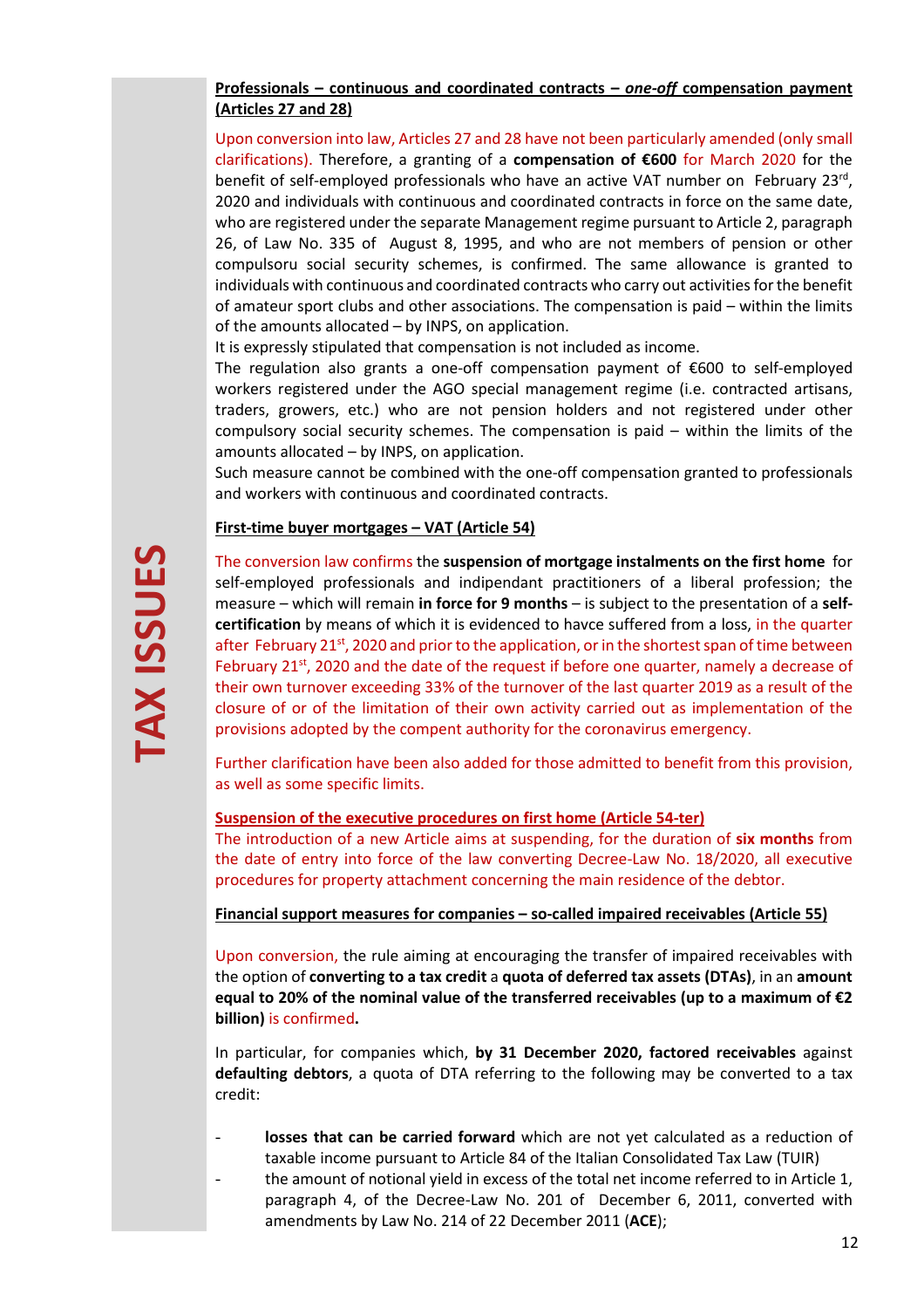which on the date of factoring of receivables **have not been calculated yet as a reduction, benefited from or deducted from taxable income.** 

The measure under examination does not apply to factoring of receivables between companies that are linked by control relationships pursuant to Article 2359 of the Italian Civil Code and to companies controlled, even indirectly, by the same individual.

#### **Chance to make payment by a different deadline (Article 60)**

The provision in question iconfirmed upon conversion, therefore, the deadlines for payments to public administrations, including social security and welfare contributions and INAIL premiums, due on March 16, 2020 are extended to March 20, 2020. It should be noted however that such deadline has been further extended to April 16, pursuant to Article 21 of Decree-Law No. 23/2020, the so called *Liquidità* (Liquidity) Decree.

#### **Suspension of payments of withholding taxes, of social security and welfare contributions and compulsory insurance premiums (Article 61)**

Upon conversion, Article 61 has been adjusted both for recipients and for (broadened) terms of regulatory effectiveness. In particular, for certain individuals identified below, with tax domicile, registered office or operating headquarters in the territory of the State, the following time-limits are suspended: (i) the terms related to payments of withholding taxes at source, referred to Articles 23 and 24 of the Decree No. 600/1973 of the President of the Republic (that is solely withholding taxes on employees earnings and similar), expiring in the period **from March 2nd, 2020 to April 30, 2020**; (ii) fulfillment of requirements and payments of social security and welfare contributions and compulsory insurance premiums, expiring from **March 2nd, 2020 to April 30, 2020**; (iii) payments for VAT **expiring on March 2020**.

**The list of individuals eligible** for suspension has been partially amended compared to those set forth by the original Decree and includes: tourism and accommodation companies, travel agencies and tour operators, national sport federations, sports promotion bodies, professional and amateur associations and clubs, as well as operators managing stadiums, sports facilities, gyms, clubs and dancing facilities, fitness and bodybuilding, sports centres, swimming pools and swimming facilities; organisers of theatres, concert halls, cinemas, including ticketing services and the activities supporting artistic displays, as well as, discos, dance halls, nightclubs, gaming rooms and biliard rooms; organisers of lottery bettings; gambles; including the management of related machines and devices; organisers of courses, fairs and events, including those of artistic, cultural, recreational, sport and religious character; persons managing catering activities, ice cream shops, pastry shops, coffee shops and pubs, organisers of museums, libraries, archives and historic sites and monuments, as well as botanical gardens, zoological gardens and natural reserves; persons who manage nursery schools and daily assistance services for children with disabilities, educational and teaching services and and nursery schools, primary and secondary educational services, professional training courses, sailing, navigation and flight schools releasing licences or commercial licences, professional driving schools for drivers; persons who carry out social work activities without accommodation for the elderly and disabled; spa companies laid down in Law No. 323 of October 24, 2000 and physical well-being centres; persons who manage entertainment or theme parks; persons who manage bus, railway, maritime or airport stations; persons who manage services of transport of goods and terrestrial, air, maritime, river, lake and lagoon transport of passengers, including the management of funicular railways, cable cars, cableways, chairlifts and ski-lifts; persons who manage rental services of terrestrial, maritime, river, lake and lagoon means of transport; persons who manage rental services of sport and recreational equipment or facilities or equipment for events and shows; persons who carry out driving activities and assistance to tourists; owners of bookshops that not belong to the publishing groups managed directly by the same; nonprofit organisations of social utility referred to in Article 10 of the Legislative Decree No. 460 of December 4, 1997, enrolled in the corresponding registers, volunteering organisations enrolled in the registers of regions and autonomous provinces referred to in Law No. 266 of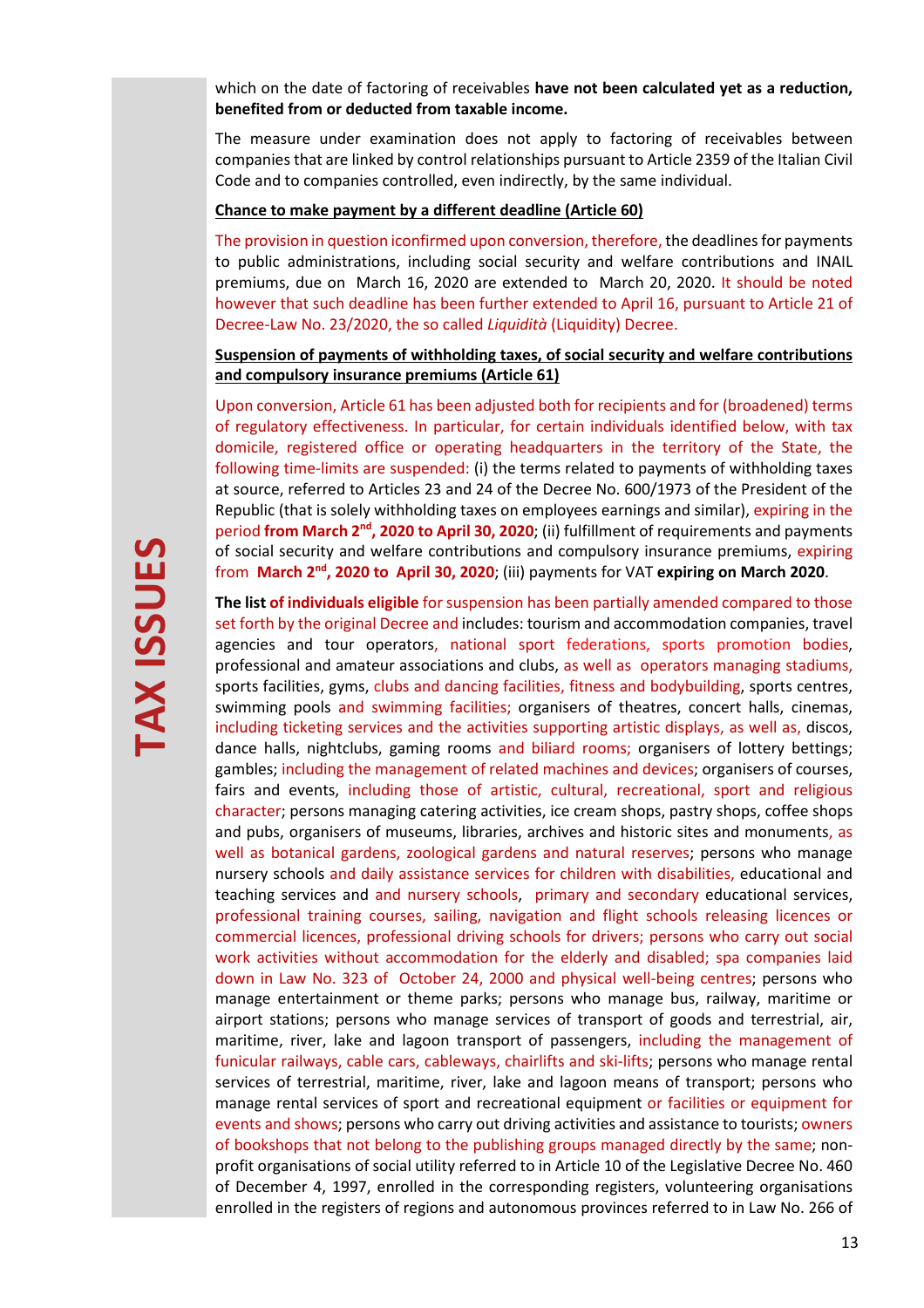August 11, 1991 and social promotion associations enrolled in the national, regional registers and in the registers of the autonomous provinces of Trento and Bolzano referred to in Article 7 of Law No. 383 of 7 December 2000, that carry out, exclusively and principally, one or more general interest activity envisaged by Article 5, paragraph 1, of the Code referred to in Legislative Decree No. 117 of July 3rd, 2017.

To be eligible for suspension, compliance with the regulations is necessary.

For these persons, **payments** and obligations are fulfilled, without application of penalties and interests, in a single payment **by March 31st, 2020**, or by **payment in up to a maximum of 5 monthly instalments** of equal amount from May 2020. For sport federations suspended payments shall be carried out in a single payment by **June 30, 2020** or by payment in up to a maximum of 5 monthly instalments of equal amount from June 2020. No reimbursement will be made of amounts already paid.

**Provisions concerning deadlines related to the pre-filled income tax return 2020 (Article 61-***bis***)** 

For 2020, the deadline for the pre-filled declaration related to incomes generated on 2019, the deadline of April 30 is extended to **May 5, 2020.** 

**Suspension of payments (Article 62)** 

Suspension of **payments due from March 8, 2020 to March 31st,2020** for taxpayers who accrued in the previous tax period **revenues and payments of no more €2 million** is confirmed.

More specifically, suspension concerns not only the **payments of VAT, additional personal income tax (IRPEF) and withholding tax at source,** but also **social security contributions** and **compulsory insurance premiums** (by way of example, it should be noted that payments related to corporate income tax (IRES) and local tax on production (IRAP) are not suspended.

Suspended payments shall be **made in a single payment by May 31st, 2020**. The option to **pay the amounts in 5 monthly instalments**, is however available from May 2020.

The suspension of VAT payments is not subject to the quantitative limit of  $E2$  million in volume of revenues or fees for those who run businesses, or who are artists or professionals in the provinces of Bergamo, Cremona, Lodi and Piacenza. Conversion law adds to the abovementioned provinces also that of **Brescia**.

**Suspension of other tax fulfilments (Article 62)**

Suspension of **tax fulfilments due from March 8, 2020 to March 31st, 2020** different from payments and from the carrying out of withholding taxes at source and of deductions related to regional and municipal additional amounts is confirmed.

The **fulfilments** shall be made, without penalty, by **June 30, 2020**.

This includes filing of the 2020 VAT returns, which normally becomes due on April 30. Moreover, by way of example, the filing of tax returns (IRES) and tax on production (IRAP) for entities with tax period not coinciding with the calendar year, the deadline for which it would fall within the above-mentioned suspension period is also suspended.

 **Carrying out of withholding taxes (Article 62 paragraph 7 - Abrogated)**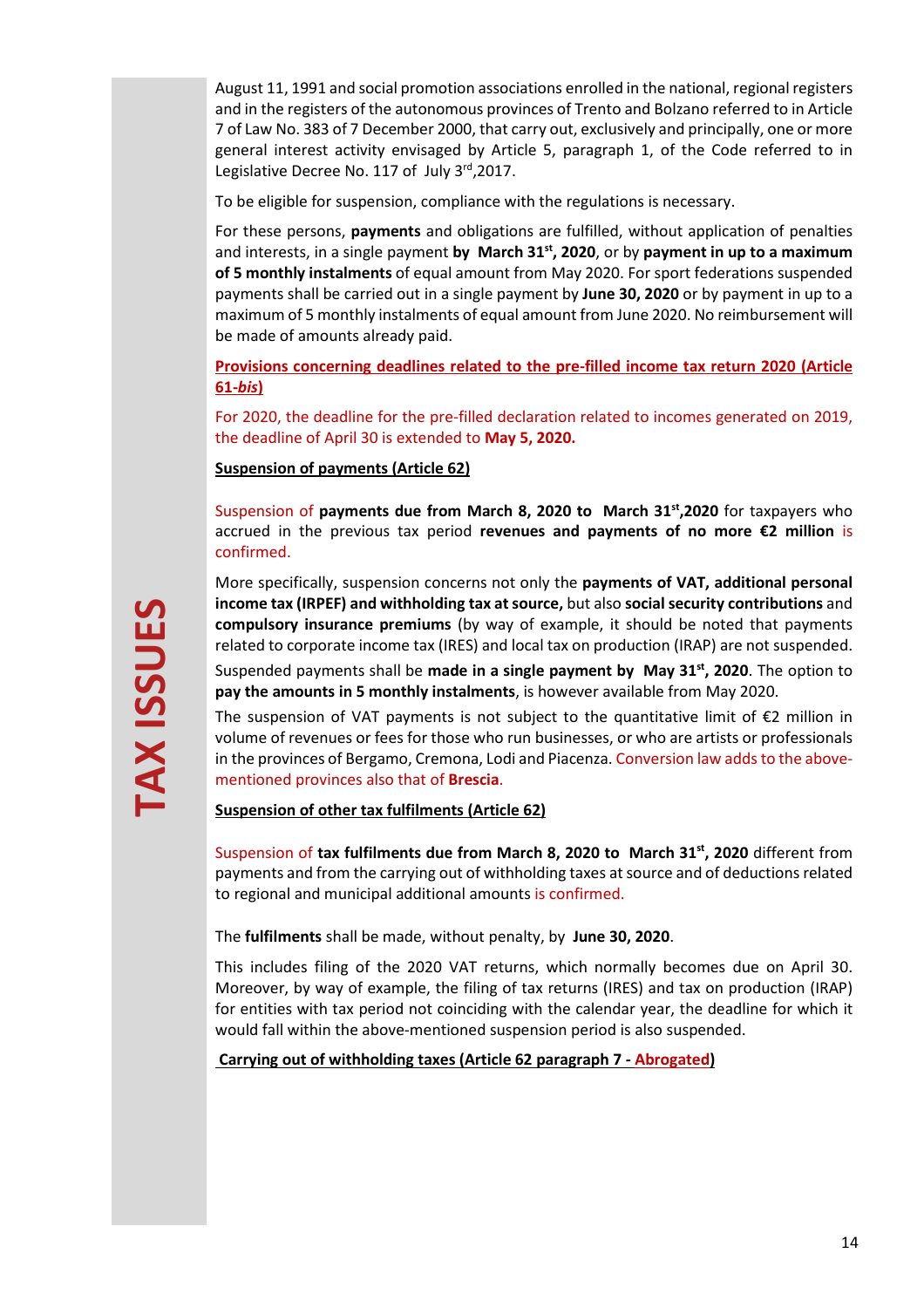Paragrah 7 of Article 62 of Decree-Law No. 18/2020 that provides the payment by the recipient of withholdings not made by the employer by May  $31^{st}$ , 2020 has been abrogated by Article 19 of Decree-Law No. 23/2020 (the so-called *Liquidità* (Liquidity) Decree).

In accordance with Article 19 of Decree-Law No. 23/2020 the amounts received between **March 31st, 2020 and May 31st, 2020**, by individuals with revenues or fees not exceeding €**400,000,** are not subject to withholding taxes under Articles 25 and 25-bis of Presidential Decree No. 600/1973 by the withholding agent, against presentation of an appropriate declaration by the recipient.

Individuals who incurred salaried employment expenses in the previous month may not benefit from this provision.

Witholding taxes must be **paid in a single instalment, by July 30, 2020**, by the recipient. However, the option of benefiting from the payment by instalments, paying the amounts in **5** equal **instalments** from the same month of July 2020 is also available.

**Extension of the deadlines of technical and administrative requirements related to cableway installations, lifts and escalators in public service and to lifting plants of people or things in private service (Article 62-***bis***)** 

Technical and administrative requirements related to cableways installations, lifts and escalators in public service and lifting plants of people or things in private service **are postponed of twelve months**, if it is not possible to make all verifications and to grant authorisations by the competent surveillance authority **within the deadlines set forth by the concerned decree**, without prejudice to the certification by the director or by the person in charge of the business about the occurrence of the safety conditions for public business.

#### **Bonus for work carried out in the workplace (Article 63)**

Upon conversion, a bonus of €100 is granted on March to employees who cannot benefit from the so-called "smart-working", to be calculated in proportion to the number of working days at the workplace, was confirmed.

The bonus is automatically identified by the withholding agent and does not contribute to the formation of income.

The bonus is paid to persons whose total income in the previous year did not exceed €40,000.

Withholding agents recover the bonus paid through the clearing house, according to procedures that will be defined later.

#### **Environmental remediation tax credit (Article 64)**

Upon phase of conversion, it is confirmed the payment of a tax credit equal to 50% of the costs incurred for remediation of the environment and work facilities, up to a maximum of €20,000, to those who run businesses or who are artists or professionals. The tax credit is granted until the maximum amount of €50 million is fully taken up for the year 2020. A subsequent decree of the Ministry of Economic Development and the Ministry of Economy and Finance will govern the procedures for obtaining the aforementioned tax credit.

#### **Tax credit on lease agreements (Article 65)**

The granting to business operators of a **tax credit equal to 60% of the amount of rent**, related to the month of **March 2020**, for real estates in the land register category **C/1** is confirmed.

Paragraph 2-*bis*, introduced upon conversion, points out that the above-mentioned credit does not contribute to the formation of income for the purposes of income taxes and on value of production for the purposes of regional tax on productive activities and is not relevant for the purposes of the relationship referred to in Articles 61 and 109, paragraph 5 of the Decree No. 917/1986 of the President of the Republic (TUIR)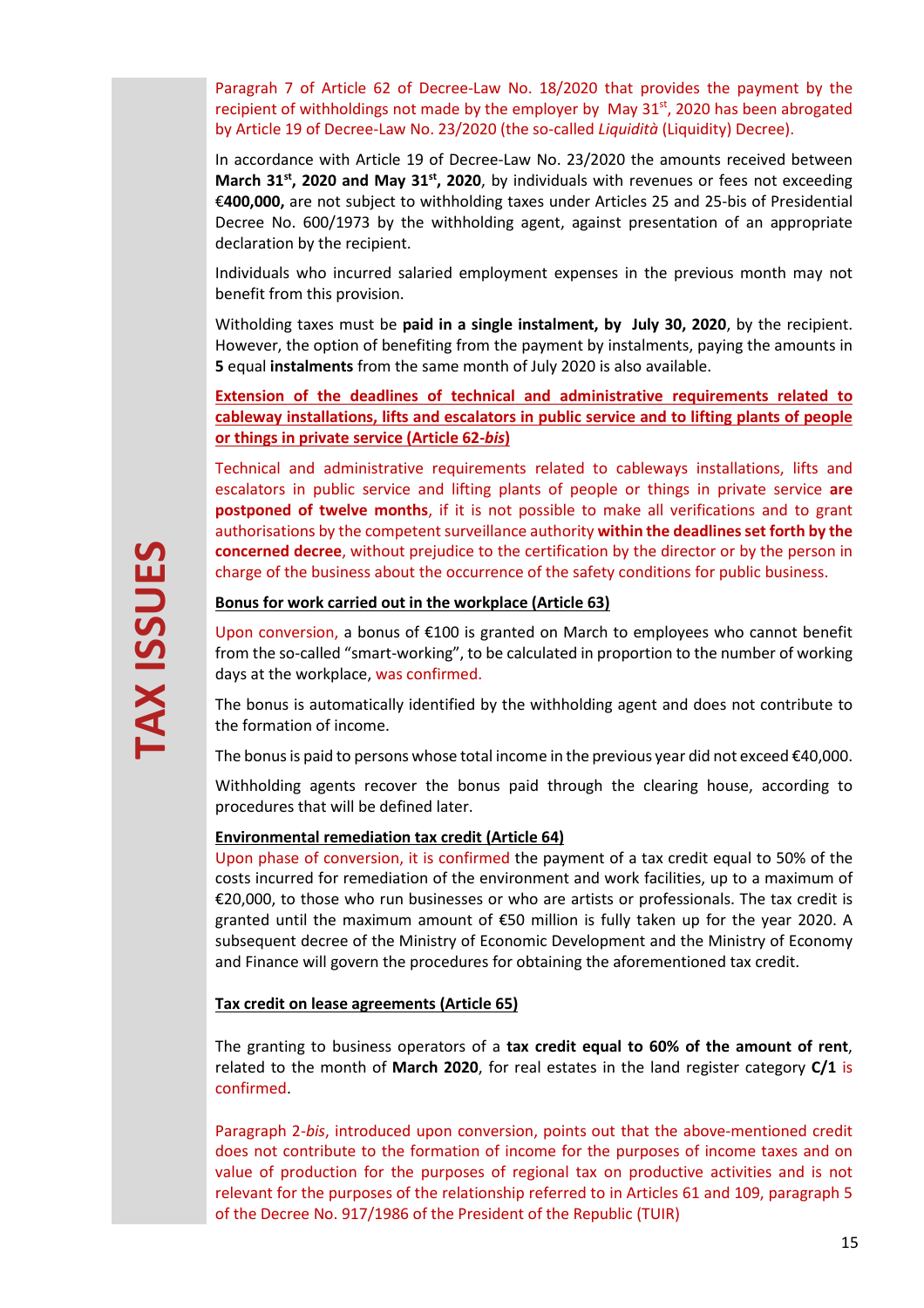#### **Deduction of charitable donations (Article 66)**

# The Article remais substantially unchaged. The only news concerns the inclusion among recipients of the **religious institutions civilly recognized.**

**Charitable donations in cash and in kind,** made by natural persons and non-commercial entities to finance **COVID-19 emergency containment and management** initiatives give entitlement to a deduction from the gross tax with the purposes of the **income** tax **equal to 30%** in an amount not exceeding €30,000.

Charitable donations in **cash** and in **kind,** to support the measures to combat the epidemiological emergency of COVID-19, made by **persons with corporate income,** are **deductible from business income** for corporate income tax (IRES) and regional production (IRAP) purposes, **under the conditions laid down in Article 27 of Law No. 133/199 (i.e. totally in accordance with the conditions laid down in the aforementioned legislation) during the year in which they are carried out.** 

Disbursement must be made with traceable tools so that the recipient of the donation can be identified.

**Suspension of periods of assessment and time-limits for responding to requests for a ruling (Article 67)** 

The provision is not substantially changed upon conversion. Indeed, deadlines from **March 8, 2020 to May 31st, 2020** for **settlement, audit, inspection, collection and litigation** by the tax offices remain **suspended**.

Due to the general reference to assessment activities, also the deadlines for negotiated assessment procedures must be included in the suspension.

The deadlines for **providing responses to requests for appeals and tax advice** are also suspended for the same period.

Upon conversioni the provision that allowed to the offices the extension of the deadlines of two years for the notification of deeds expiring by December  $31<sup>st</sup>$ , 2020 was abrogated.

On the contrary, it was provided that the suspension of the deadlines concerns the same revenues subject to the suspension of the deadlines for the payment of levies but exclusively for a correspondant period of time.

**Suspension of payment periods for records and enforceable investigations (Article 68)** 

**The deadlines** remain **suspended for payments due from March 8, 2020 to May 31st, 2020**  related to:

- **notices of payment** issued by collection agents,
- **enforceable investigation notices** issued by the Revenue Agency,
- **debit notices** issued by social security entities,
- **enforceable investigation notices** issued by the Italian Customs and Monopolies Agency,
- **Injunctions** and **enforcement notices** issued by local authorities.

Payments must be made, in a **single** instalment, by **June 30, 2020: this provision gives rise to great confusion because it effectively seems to assimilate the benefit of suspension with a cause of forfeiture of the existing option to pay by instalments.** 

However, the following must be paid **by May 31st, 2020:** 

- the instalment for the so-called "scrappage*-ter*" which expired on February 28, 2020;
- $\bullet$  the "balance and write-off" instalment due on March 31st.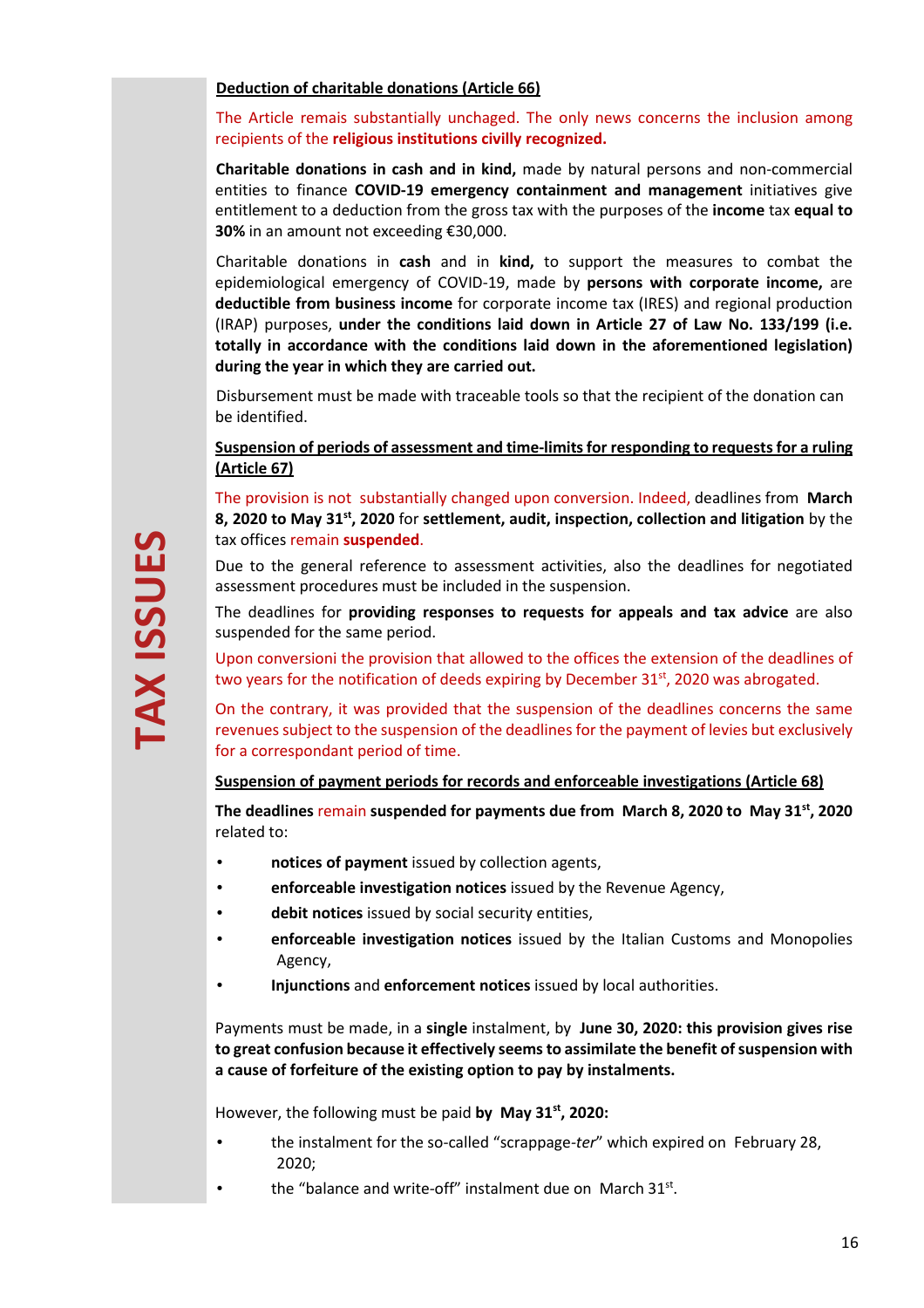Upon conversion paragraph 2-*bis* was introduced; this latter provides that, as regards natural persons who, on **February 21st, 2020** have with their residence or operating headquarter in the territory of municipalities identified in Annex 1 to Prime Minister's Decree of March  $1<sup>st</sup>$ , 2020, and concerning different entities than natural persons that, at the same date of February 21st, 2020, had the registered office or the operating headquarter in the same municipalities, **the deadlines of suspensions** start from **February 21st, 2020** and not from March 8, 2020.

# **Statement on waiver of suspensions (Article 71)**

The possibility to **ask for the notification** of the **payment made** to the Ministry of Economy and Finance, for taxpayers that **do not avail themselves of one or more of the facilities for suspensions of payments** pursuant to the Decree, but rather than carry out all or some of the suspended payments, remains unchanged.

Upon conversion, it is pointed out that by means of the Decree of the Minister of the Economy and Finance the procedures with which the Italian Income Revenue Authority issues the certification of the statement, that may be used by taxpayers **for commercial and advertising purposes** will be defined.

# **Anti-wastefulness donations for the relaunch of the social solidarity (Article 71-bis)**

The provision introduced upon conversion of Decree-Law No. 18/2020 amends Article 16 of Law No. 166/2016 and broadens the objective scope of goods that, is transferred free of charge to specific entities and under specific conditions recognised by the provision, are not relevant for VAT purposes.

# **Suspension of hearings and postonement of deadlines (Article 83)**

The initial postponement on the court's motion of all hearings set on April 15, 2020, has been postponed **to May 11, 2020.**

All civil and criminal proceedings pending before all judicial offices (without prejudice to specif exceptions set forth by the same provision) are involved.

For the same period **the deadlines for carrying out any action in the context of the same proceedings, including introductory formalities are suspended.** 

The provisions mentioned above also apply to proceedings before **tax commissions, including actions at all stages of tax hearings.** 

Suspension deadlines add to the ordinary deadlines, as it occurs in the case of the suspension due to the holiday days (August  $1^{st}$ - August  $31^{st}$ ), and for previous extraordinary circumstance (i.e. when pending litigations are settled).

Despite the Italian Income Revenue Authority expressed a favourable opinion, doubts remain on the suspension even of deadlines (90 days) of a possible assessment with adhesion as it deals with an administrative authority. As the consequence of a possible "mistake" could entail the inadmissibility of the appeal because submitted late, prudentially it is not convenient to consider the suspension of 90 days in the hypothesis of proceedings without assessment.

In the event that, calculating the deadline backwards, this falls into the period of suspension, the activity or the hearing from which the deadline starts is postponed in order to fulfil its compliance.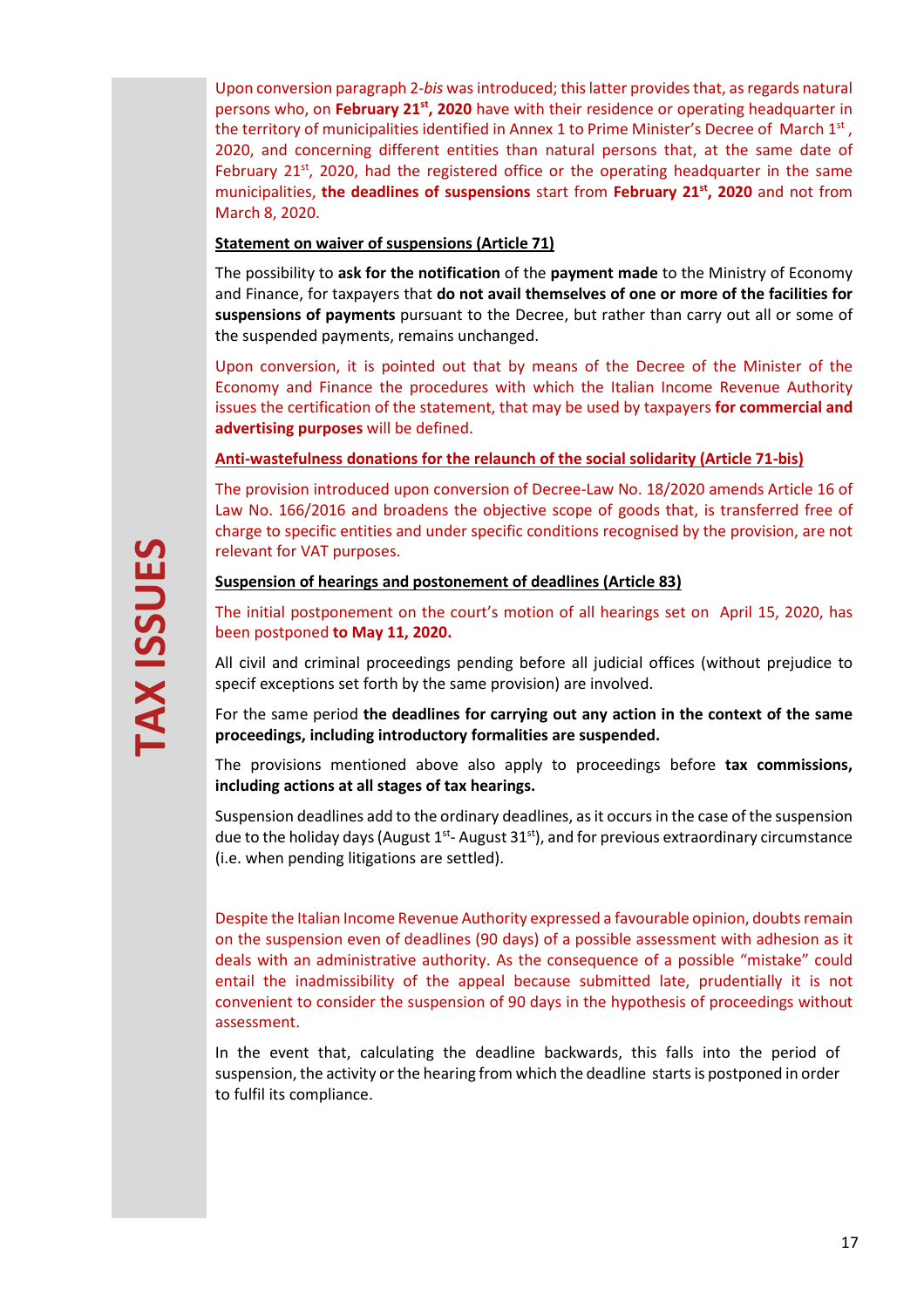#### **Extension of deadlines in the insurance sector (Article 125 paragraphs 2 and 2-***bis***)**

The extension of further 15 days of the deadline, pursuant to Article 170-*bis*, paragraph 1 of Legislative Decree No. 209/2005 (normally 15 days), by which the insurance company keeps the guarantee provided under the previous insurance contract until the new policy enters into effect, is confirmed. Upon conversion into law, the clarification that such further deadline is valid for expired contracts and contracts not renewed yet and for contracts expiring in the period between **February 21st, 2020** and **July 31st, 2020** was introduced**.**

Furthermore, always upon conversion, paragraph 2-*bis* of Article 125 is introduced; this latter provides, upon request of the insured, that compulsory insurance contracts for civil liability resulting from the circulation of motor vehicles and boat may be suspended, for the period required by the same insured and **up to July 31st, 2020**. Suspension applies from the day in which the insurance company received the request of suspension from the insured and **up to July 31st, 2020.** 

Insurance companies **cannot apply penalties or charges** of any type to the detriment of the insured requesting the suspension and the duration of the contracts is postponed to a number of days equal to those of suspension without charges for the insured.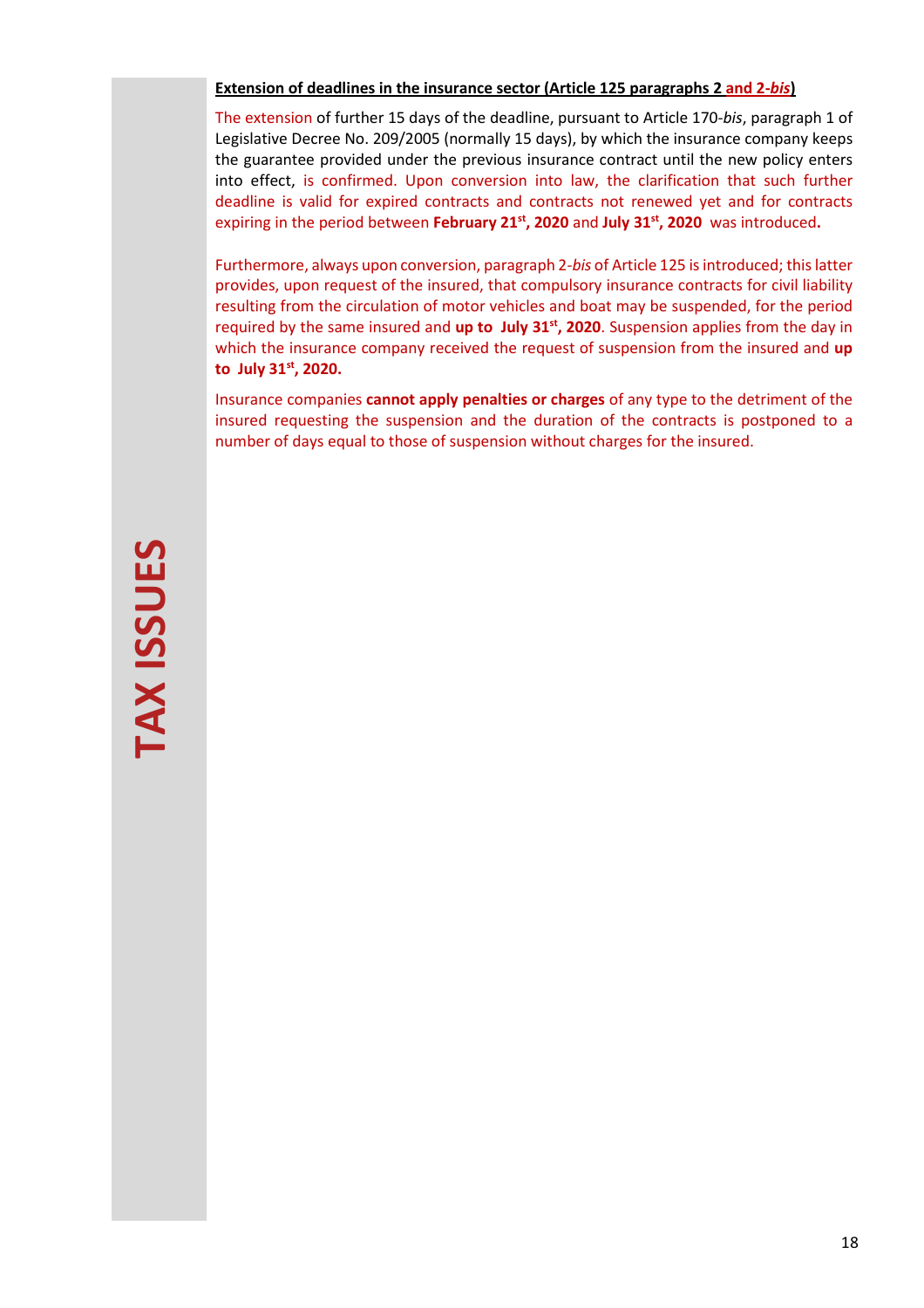#### **Extension of special measures on social shock-absorbers (Articles 19 – 22)**

In addition to the provisions on **special redundancy fund wage integration fund** fully confirmed, subparagraphs, respectively 10-bis and quarter of Article 19 and 7bis of Article 20, introduced upon conversion, provide: (i) for employers with headquarters in the municipalities located in the red zones as qualified by the Prime Ministerial Decree of March 1<sup>st</sup>, 2020 (ii) for all companies, but limited to employees resident or domiciled in the abovementioned zones and finally (iii) for employers who are always located in the original red zones and that are receving an extraordinary wage integration benefit the possibility to submit (within determined limits of expense) a further application for granting the benefit of wage integration or of access to the cheque with a special single cause "Covid-19 emergency" for an additional period of three months.

Article 19-*bis*, also introduced upon conversion into law, allows to renew or extend fixedterm contracts, even for staff leasing purposes, during the periods of enjoyment of social shock absorbers.

This allowed to avoid that short-term workers with expiring contract (even staff contract), in particular with reference the so-called contracts "without no specified reason" that cannot last more than 12 months, because of the termination of their employment relationship, would loss the wage integration benefit.

On the basis of the provisions of Article 19*-bis*, companies will have the possibility to continue the contract, both in the extension form and in the renewal form. Companies will also have another advantage: in case of renewal the so-called "stop and go" of 10 days (20, if the previous employment relationshop had a duration of more than six months) before the signing of the new contract will not be applied.

The new provision, during the benefit of wage integration, and with reference to duties referred to suspended working positions, does not allow to start *ex novo* (from scratch) fixed-term employment relationships with persons who previously did not have any contractual relationship with the employer.

# **50% paid parental leave (Article 23)**

No change, without prejudice to the clarification that the abstention right arises provided i) that in the household there is not another parent who benefits from income support tools ii) and as an alternative that there is not another unemployed parent.

**24 additional days in 2 months for allowances pursuant to Law No. 104 (Article 24)**  No changes

**Leave and allowance for employees in the public sector, as well as accredited private healthcare sector – bonus for the purchase of childcare services (Article 25)** 

No changes

# **Active surveillance of employees in the private field (Article 26)**

No changes

# **Professional allowances, persons with continuous and coordinated contracts, agricultural, entertainment, seasonal and tourism workers – allowances are not cumulative (Articles 27-31)**

Article 44 *bis*, introduced upon conversion, grants an additional monthly allowance equal to €500, and for a maximum of three months, in favour of coordinated and continuous collaborators, of holders of agency relationships and of commercial trade representation and of self-employed workers or professionals including company's owners, registered to the general compulsory insurance, as well as to separate management and who, carry out their working activity as of February 23<sup>rd</sup>, 2020 in the municipalities identified in Annex 1 to the Prime Ministerial Decree of March 1<sup>st</sup>, 2020 (i.e. red zones) or are resident or domiciled therein at the same date within the limit amount of 5.8 million for this year.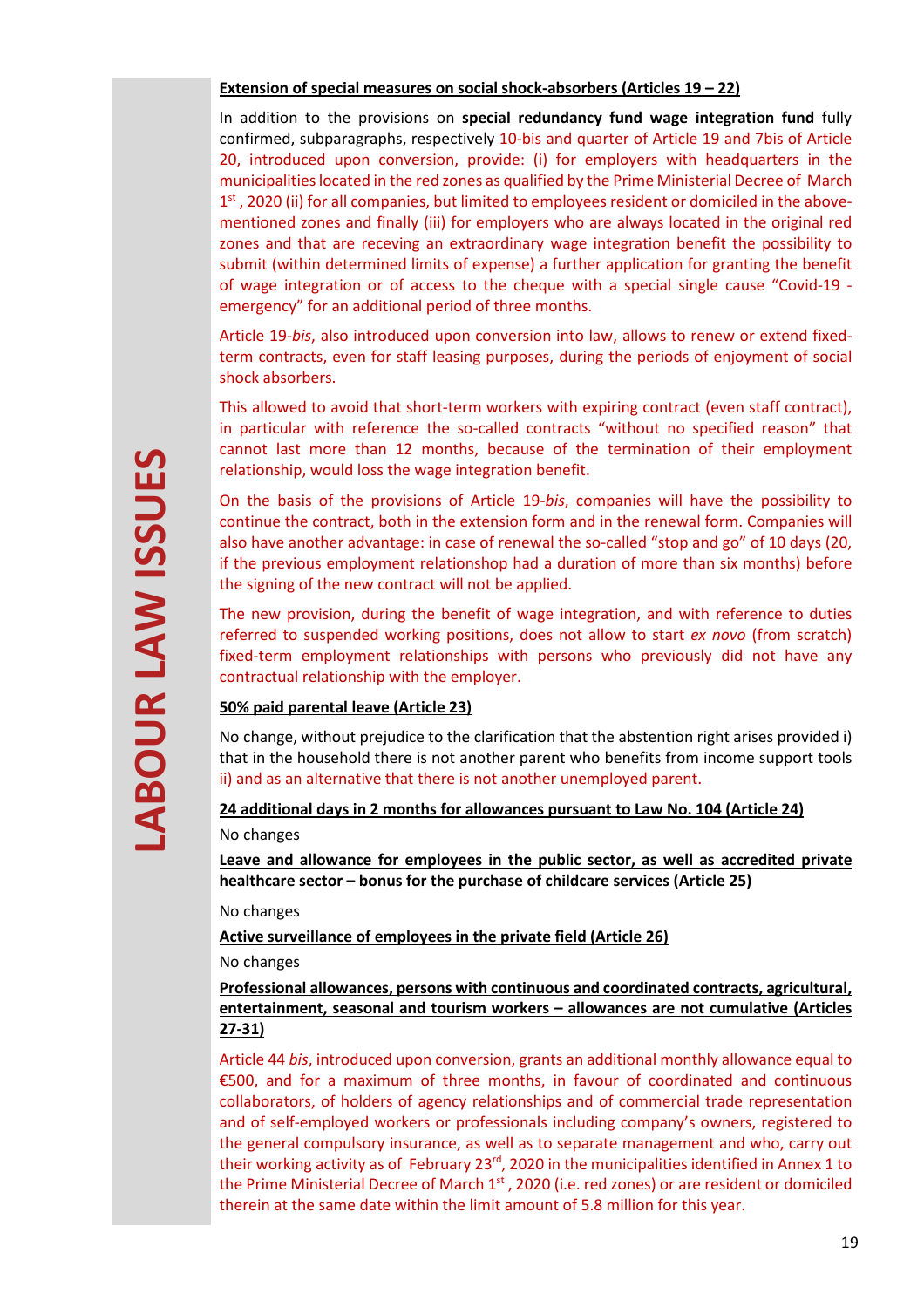# **Extension of deadlines for submission of applications for unemployment benefits, NASpI - DIS-COLL (Articles 32-33)**

No changes

**Extension of forfeiture deadlines for pension and social security (Articles 34 and 37)** 

No changes

# **Smart-working (Article 39)**

The conversion Law extended the validity of Article 39 – provided by Decree-Law up to April 30, 2020 – for all the time of duration of the state of emergency caused by Covid-19.

The provision sets forth that, until April 30, 2020, disabled workers pursuant to Article 3, paragraph 3 of Law No. 104/92, or workers who have a disabled person in their household covered by the provision, have the right to smart working. Such right is conditional solely on the compatibility of smart working with the actual performance of each individual's work. On the other hand, in the second paragraph, the provision gives a right of priority for smart working to workers who, having applied for it, are suffering from documented serious diseases which reduces their capacity for work.

In general terms, the provisions of Decree-Law 8.3.2020 (Article 2, first paragraph, letter r) apply to the preferential use of smart working, whenever possible, purely by unilateral decision or without the worker's consent, throughout the national territory and until July 31st, 2020.

The conversion law introduced a paragraph 2*bis* to Article 39 by which the right mentioned at first paragraph (subjective right to smart working) is extended to immunodepressed individuals and the rights referred to in second paragraph (entitlement to priority for accessing to smart working) to families living with immunodepressed persons.

# **Prohibition on dismissal (Article 46)**

Suspension of dismissals for economic reasons is confirmed, except for the hypothesis in which the withdrawal concerns the particular case of the so called "change of tender" and the employee recipient of the dismissal measure is rehired after contextual succession of a new contractor by law, after contractual and collective provisions or after specific clause inserted in the reference tender contract.

# **Air transport (Article 79)**

No changes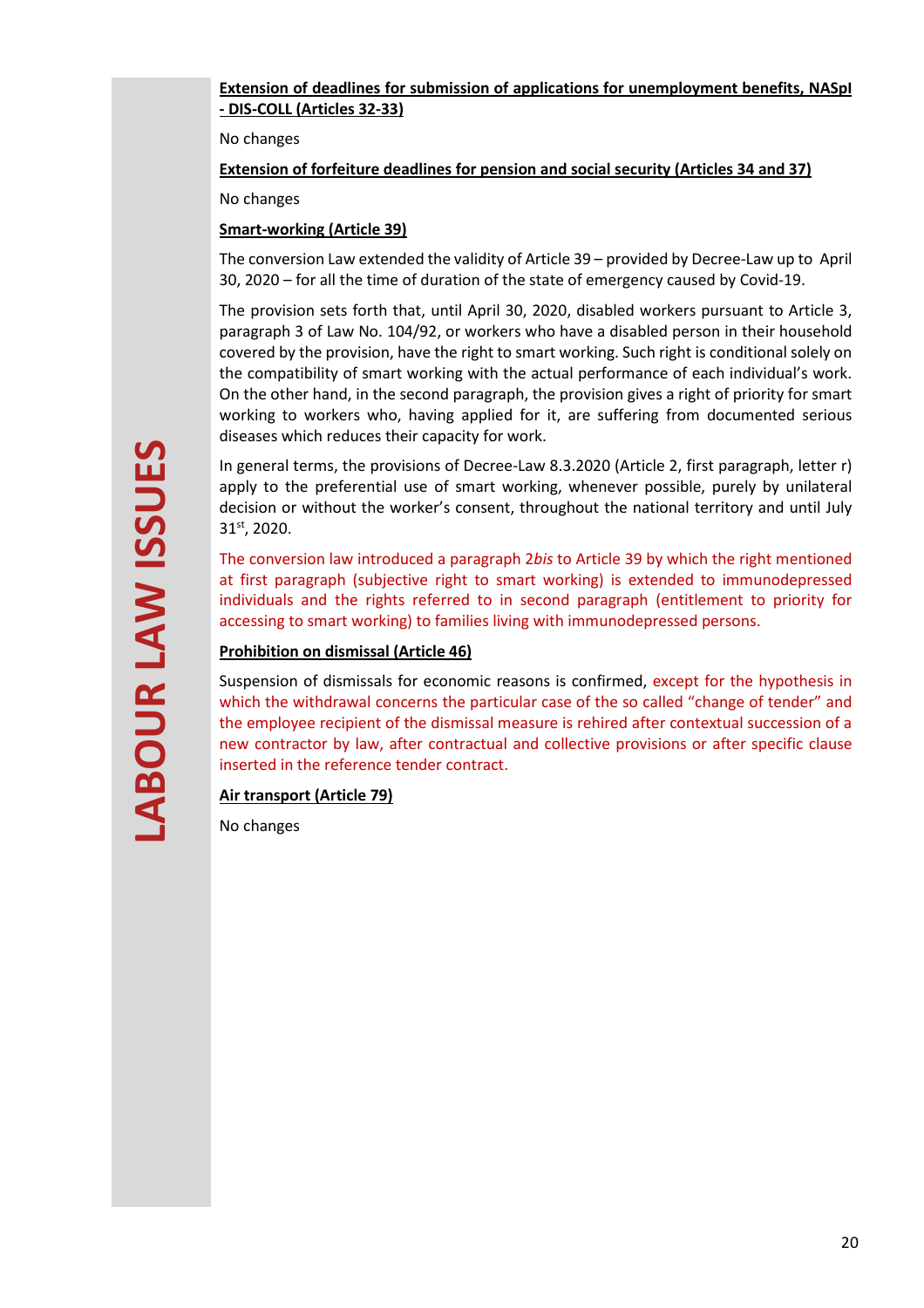#### **Provisions on the processing of personal data in the emergency context (Article 17-***bis***)**

Specific "*Provisions on the processing of personal data in the emergency context"*, have been introduced – without particular clamour – through the insertion in the text of legislation of a new Article 17-*bis* with which, as a matter of fact, the legitimacy of a temporary limitation of the rights of interested parties "*for reasons of public interest in the sector of publich health and, in particular, to guarantee the protection from the health emergency of cross-border nature determined by the spread of COVID-19 through appropriate prevention measures, as well as to insure the diagnosis and the healthcare of infected people or the emergency management of the National Health Service"* was acknowledged*.* 

Until the end of the state of emergency approved by the Council of Ministers on last January  $31^{st}$ , therefore, some persons, offices and public and private facilities, identified at paragraph 1 of the provision as operating for various reasons in the field of national civil protection service, of the Ministry of Health, of the Italian Institute of Health and of the national health Service, or appointed to monitor and to guarantee the execution of containment measures referred to in Decree-Law No. 19 of 25 March 2020, "*even for the purpose to ensure the most effective management of flows and of the interchange of personal data",* can make the processings – including the communication among them - of personal data - even of particularly sensitive nature referred to in Articles 9 (particular categories) and 10 (criminal convictions and crimes) of the GDPR – which result necessary for the fulfilment of the functions assigned to it.

The above-mentioned processings have legitimacy in consideration of internal emergency legislation, even in the absence of the consent of the party concerned, pursuant to the provision of Article 9, paragraph 2, letters g), h) and i)<sup>5</sup>, and of Article 10 of GDPR<sup>6</sup>, as well as of Article 2-*sexies*, paragraph 2, letters t) and u), of the Code set forth in Legislative Decree No. 196 of June 30, 2003 (Privacy Code)<sup>7</sup>, expressly mentioned by Article 17-*bis* in question.

The provision requires, in any case, that the processing of personal data concerned are carried out in compliance with the principles referred to in Article 5 of GDPR (i.e. accuracy, transparency, purposefulness and lawfulness of purposes, adequacy and pertinence) and adopting appropriate (technical and organizational) measures for the protection of the rights and freedom of the parties concerned.

It should be noted that , pursuant to paragraphs 4 and 5 of Article 17-*bis*, the same abovementioned parties, furthermore:

(i) *"Having regard to the necessity to temper the needs of management of the ongoing health emergency with that concerning the safeguard of confidentiality of the parties concerned"* may grant authorisation to the processing of data to people who operate under their authority with simplified modalities and even orally;

<sup>&</sup>lt;sup>5</sup> that respectivly provides the cases in which: "g) the processing is necessary for reasons of public interest relevant on the basis of European Union or of Member States law, that must be proportionate to the pursued purposes, to comply with the essence of the right to the data protection and to provide appropriate and specific measures to protect the fundamental rights and the interests of the party concerned; h) processing is necessary for the purposes of preventive medicine or occupational medicine, assessment of the employee's capacity to work, diagnosis, assistance or health or social therapy or management of systems and health or social services on the bases of the European Union or Member States law or in accordance with the contract with a health professional, except for the conditions and the guaratees referred to in paragraph 3; i) processing is necessary for public interest reasons in the sector of public health, as the protection from severe threats for health of cross-border nature or the guarantee of high standards of quality and safety of health assistance or of medicines and of medical equipments, on the basis of the European Union and Member States law which provides appropriate and specific measures to protect the right and the freedom of the party concerned, in particular the professional secrecy"

<sup>&</sup>lt;sup>6</sup> "the processing of personal data related to criminal offences or to crimes or to connected safety measures on the basis of Article 6, paragraph 1, must be carried out only under control of the public authority or if the processing is authorized by the European Union or by the Member States law which provide appropriate guarantees for rights and freedoms of the parties concerned. A possible full register of criminal convictions must be kept only under the control of the public authority".

<sup>7</sup> that rispectively provide the cases of "t) administrative and certifying activies related to activities of diagnosis, assistance or health or social teraphy, including those related to organ and tissue transplantation as well as human blood transfusions; u) assignments of National Healthcare Service and of entities operating at health field, as well as assignments of health and safety at the workplace and safety and health of population, civil protection, safeguard of life and physical integrity".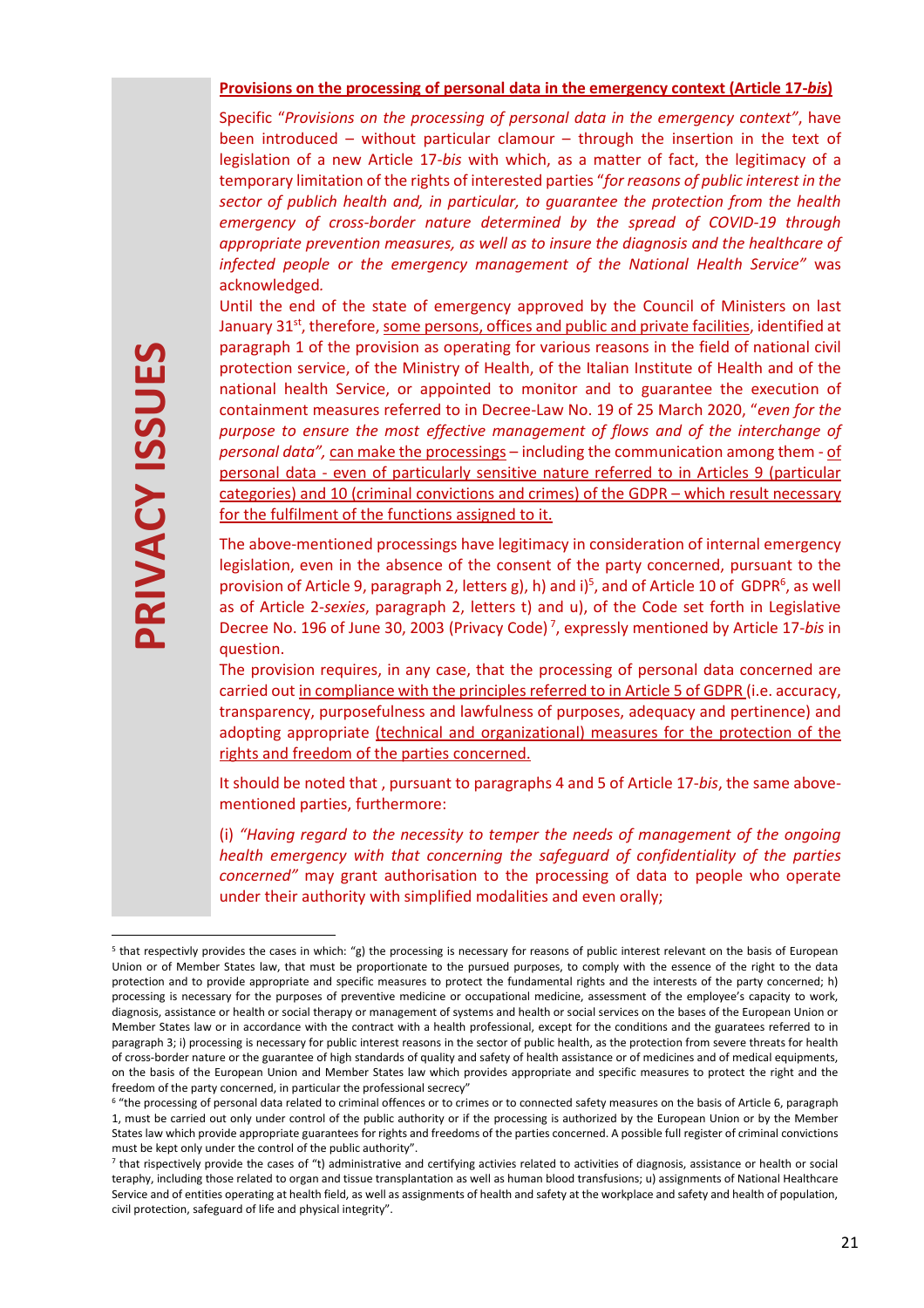(ii) "*In the ongoing emergency context*", pursuant to Article 23, paragraph 1, letter e) of the GDPR, may omit the information due or provide a simplified information, with prior oral communication to the parties concerned by the limitation (without prejudice to the provisions of Article 82 of the Privacy Code that regulates the information in relation to emergencies and to needs of health care and physical integrity).

It is also provided that, if strictly necessary, for the purposes of carrying out activities connected to the management of health emergency, even the communication of the abovementioned personal data to additional (not further described) public and private parties and, even the spread of personal data different from those referred to in Articles 9 and 10 of GDPR will be possible.

It is also pointed out that, at the end of the state of emergency, the above-mentioned parties shall adopt suitable measures to attribute the processings carried out in the context of the emergency *"to the field of the ordinary competences and of the rules governing the processings of personal data".*

The reading of the rule in question, therefore, requires an in-depth reflection concerning the potential consequences of its provisions, above all in light of the perspective implementation of widespread clinical screenings and/or "smart" technologies for tracking and for detection of contacts considered at risk.

# **PRIVACY ISSUES**  PRIVACY ISSUES

#### **Covid-19 Warning system referred to in Article 6 of Decree Law No. 28 of April 30, 2020**

With regard to this latter point, it should be pointed out that with Article 6 (headed *"Covid-19 Warning system")* of Decree-Law No. 28 of 30 April 2020,– among others – appropriate *"urgent measures for the introduction of Covid-19 Warning system"* establishing "*a national single platform for the management of the warning system of persons, who, for this purpose, have installed, on a voluntary basis, a specific application on mobile phones"* with the only purpose to alert people who have been in strict contact with persons who resulted positive and protect their health through the envisaged prevention measures (without prejudice to the fact that the lack use of app shall not entail any prejudicial consequence and shall ensure the compliance with the principle of equal processing) have been provided. Moreover, in accordance with the above-mentioned provision, the Ministry of Health, as data controller, shall carry out a specific privacy assessment, and adopt technical and organisational suitable measures to guarantee an adequate level of security, after having consulted the Italian Data Protection Authority and guarantee a set of legal protections for the rights of the persons concerned (as, for example, adequate privacy policy to users before the activation of the application, minimisation of processed data regarding the abovementioned purposes, anonymisation or pseudonymisation of data, exclusion of geolocation of single users, simplified exercise of the rights conferred to the persons concerned by GDPR).

The use of the application and of the platform, as well as any processing of personal data shall end upon termination of the state of emergency and however no later than December 31<sup>st</sup>, 2020 (with cancellation or definitive anonymization of all processed personal data.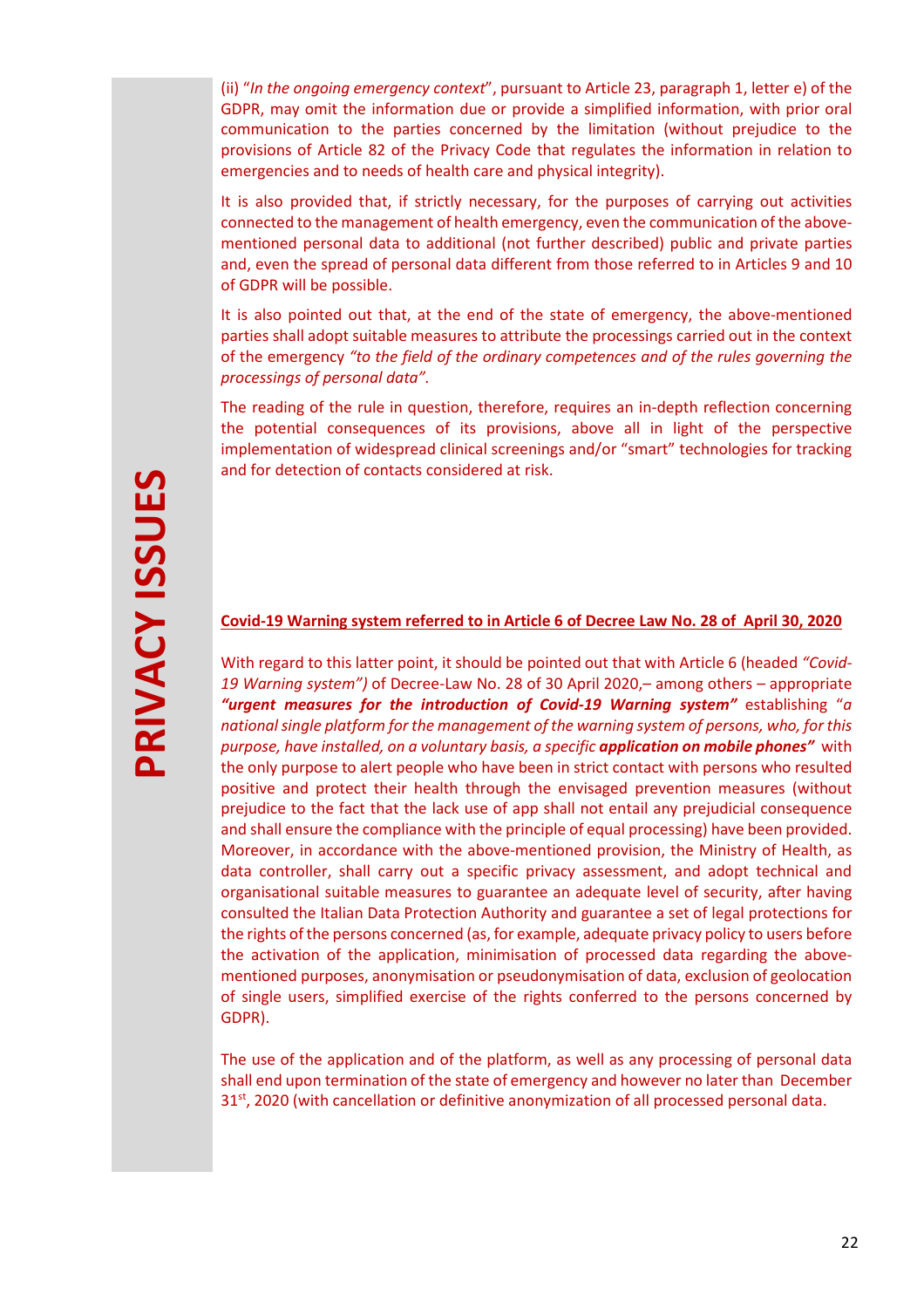# **Provisions on the conduct of company shareholder meetings (Article 106)**

Law No. 27/2020 converting the *Cura Italia* Decree, has not changed the provisions contained in Article 106 of this last Decree aiming at facilitating the carrying out of meetings of company shareholder, banks and mutual insurance meetings. On this point, reference is made on the comment contained in our previous Newsletter of March 18, showed hereinafter. The only novelty introduced by the conversion law regards the extension of the provisions of Article 106 of the *Cura Italia* Decree even to associations and foundations governed by the Italian Civil Code.

Entities laid down in Article 104, paragraph 1 of Legislative Decree No. 117 of 03.7.2017 (Code of the Third Sector)

Article 106 will expressly not apply to the entities referred to in Article 104, paragraph 1 of Legislative Decree No. 117 of July 3rd, 2017 (Code of the Third Sector): non-profit organization (ONLUS) referred to in Article 10 of the Legislative Decree No. 460 of December 4, 1997; the voluntary organizations enrolled in the registers referred to in law No. 266 of August 11, 1991; and the social promotion associations enrolled in the national, regional registers, and in the registers of the autonomous provinces of Trento and Bolzano provided for in Article 7 of Law No. 383 of December 7, 2000.

In derogation to the provisions of Article 2364, second paragraph of the Italian Civil Code (which provides that an ordinary shareholders' meeting is called at least once a year within 120 days of the end of the financial year) and in derogation to the provisions of Article 2478 *bis* of the Italian Civil Code (which sets the deadline for submitting the financial statements to shareholders within 120 days of the end of the financial year) all companies are allowed to call a shareholders' meeting to approve the financial statements within 180 days of the end of the financial year.

In order to facilitate the holding of meetings, with regard to joint stock companies, limited parterships, limited liability companies and cooperatives and mutual insurance companies – votes may be expressed electronically or by correspondence and meetings may be held via telecommunications systems, including in derogation from the provisions of the Articles of Association.